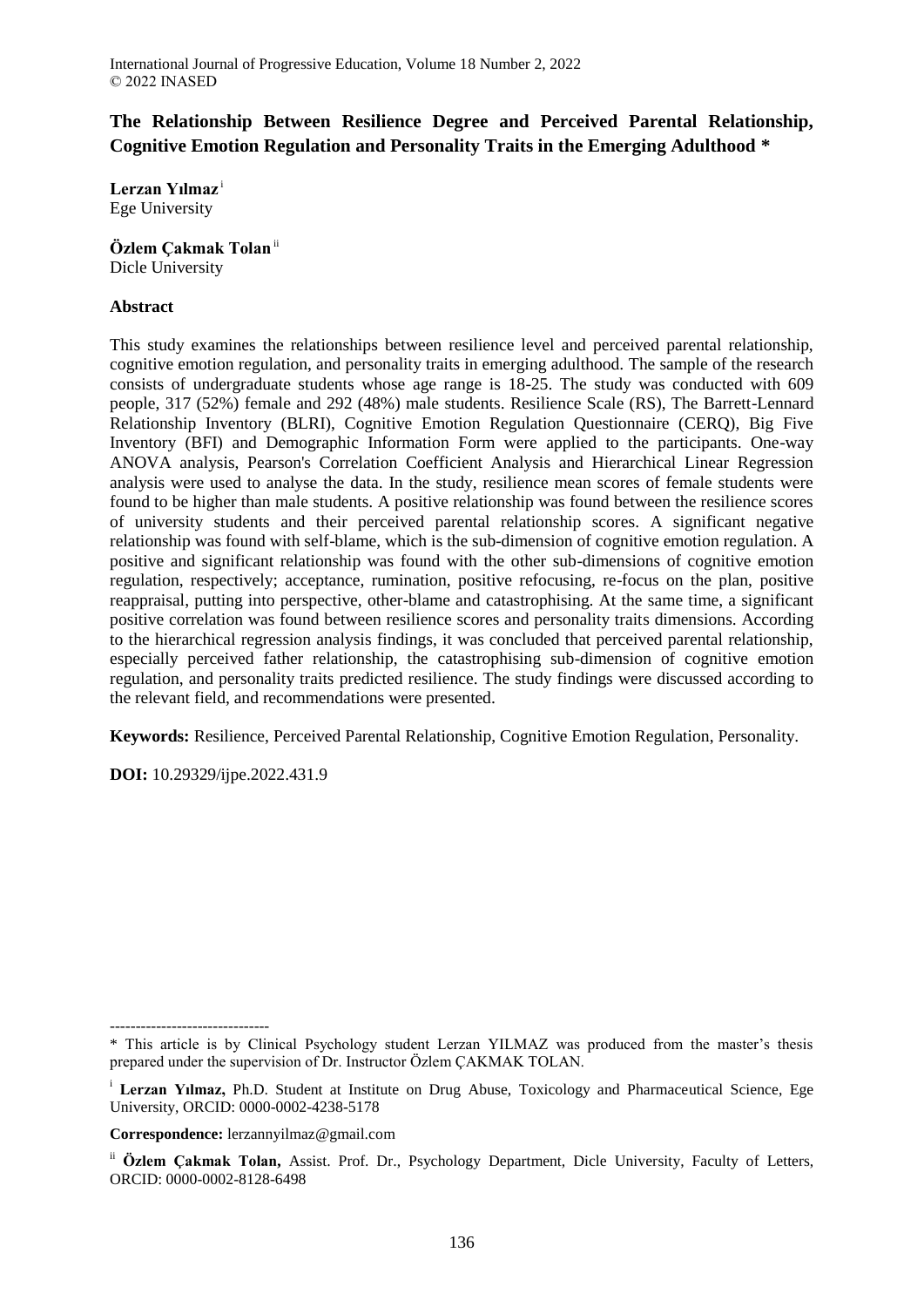# **INTRODUCTION**

Emerging adulthood is a period in which the person tries to explore him/herself, the search for identity continues, many opportunities and options in love, education, work and world views are compared and evaluated (Arnett, 2004).The emerging adulthood period is defined as a period in which positive and negative effects occur in terms of providing the opportunity to shape certain aspects of life, and it may provide a more durable life or may end up with destructive results for the person (Werner, 2005). Many changes and stresses of the emerging adulthood period suggest a level of endurance, which is thought to be related to the concept of the resilience of individuals. Today, the concept of resilience and resilient personality trait appears as an issue emphasised and started to be discussed more frequently in many areas, from traumatic events to daily stressful events. Resilience corresponds to the definitions of self-recovery, ability to overcome difficulties, having endurance and quick recovery (Bezmez, Blakney, & Brown, 1999). Resilience is defined as the ability to shape the capacity of change and adaptation in healthy and constructive ways when faced with stressful situations (Catalano, Berglund, Ryan, Lonczak, & Hawkins, 2002). The concept of resilience, which is a process product rather than a specific prototype and can be shaped by daily decisions, is considered the ability to overcome the situation instead of being vulnerable to stress (Masten, 2001). In situations considered as personality traits, it is seen that resilience is considered as one of the factors that make up the personality structure in some studies. In some studies, it is examined independently from personality. Although resilience has been addressed in different studies according to many factors, it is noteworthy that the variables affecting the resilience process are relatively less discussed. (Werner & Smith, 2001; Gizir, 2004; Gooding, Hurst, Johnson, &Tarrier., 2012; Lee et al., 2013; Erarslan, 2014; Tozer et al., 2015). The present study aims to address the level of resilience in the context of the development process, perceived parental relationships, emotion regulation strategies and personality traits. In tendencies that treat resilience as a process rather than a specific character trait, resilience; described as a complex concept consisting of risk and protective factors at the individual, family, and society level. Resilience is evaluated based on a secure base, good self-esteem and self-efficacy (Fiona, 2011). While some people may adapt well in the face of difficulties, some people may have trouble adapting. Examining individual differences gives an idea about the risk, and protective factors are (Garmezy, 1983). Gürgan (2006), the risk factors considered within the scope of resilience; In the context of individual factors, negative experiences, illnesses, familial factors, physical diseases or psychopathologies of the parents, separation of parents, early loss of one or both parents, negligent parental attitudes. Environmental risk factors include factors such as homelessness, unemployment, substance use and academic failure. Conditions and processes that try to regulate the negative effects of risk factors are defined as protective factors. Protective factors help reduce risks, mitigate the effects of risk factors, and expand coping skills (Carbonell et al., 2002). Protective factor groups are divided into three groups as individual (internal), family and environmental (situational) (Brooks, 1994). Family and school are among the most important protective factors affecting resilience. The supportive parent and school environment, the care provided to the child, commitment, openness, being a positive role model, and the absence of risk factors are critical (Trufino, 2010). In a study by Zakeri, Jowkar and Razmjoee (2010), the relationships between parenting styles and resilience were examined. According to the results, a positive and significant relationship was found between accepting and participatory parenting style and resilience. In another study conducted by Yalım (2007), with students in their first year of undergraduate education, the relationship between coping styles, resilience, optimism and gender was investigated. It was found that high scores from resilience and optimism predicted the ability to adapt to the university. Transitioning from high school to university years may involve many stressful situations, both due to their transition to a different stage as a developmental period and being exposed to new life events different from their everyday lives (Yorke, 2000). For some, living in a dormitory or a house on their own corresponds to a life event that they have not encountered before. Considering emotional stress factors such as school change, separation from friends and social environment, and family breakup, it points to the existence of a challenging process as both an age period and a new life event.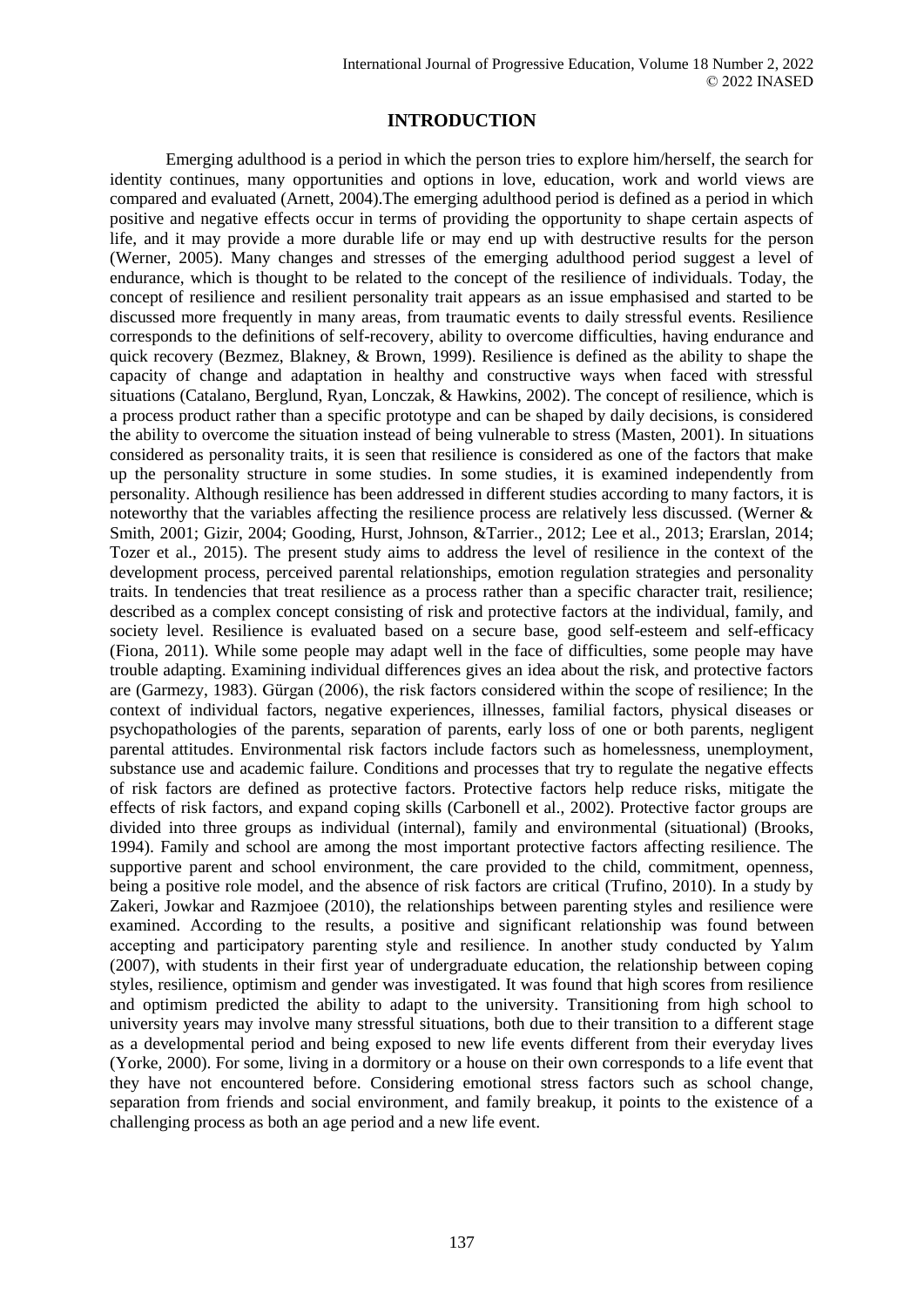# **Perceived Parental Relationship**

The perceived parental relationship is another variable examined in the scope of the study. The family is accepted as the most critical structure in the child's life, and the relationship between the child and the family affects the child's emotional health (Mahalihali, 2006). A good parent-child relationship has the potential to strengthen the child's healthy social relationships and at the same time prevent the negative effects of events including risks and problems (Masten & Powell, 2003). According to Fergusson and Horwood (2003), the child's resilience is placed on a tighter foundation thanks to a warm, nurturing, supportive relationship with the parent. According to Rohner (2000), parents' empathic approach and effective communication are used to raise resilient children who can cope with difficulties; it is expected that parents adopt a style that guides children in issues including taking decisions and responsibilities, and that parents set realistic expectations and goals and have problem-solving approach rather than being demanding parents. A positive home environment and warm family relationships are considered as dimensions associated with resilience (Bowes, Maughan, Caspi, Moffitt, & Arseneault, 2010). Parents' positive and supportive attitudes are among the crucial factors that shape the child's emotions and emotional development (Eisenberg et al., 2005). Baumrind (1996) determined three typologies regarding parental attitude are grouped as democratic style, authoritarian style, and permissive style. In a democratic family environment, it is stated that individuals can develop ideas as opposed to their parents and adopt different types from them; however, their ties with their families are not damaged. Parents with authoritarian attitudes can often have a strict and disciplined attitude towards their children. The permissive parenting style is considered a parental structure in which the expectations demanded from children is low (Maccoby & Martin, 1983). In a study conducted by Farrant et al. (2012) with 72 children, it was stated that the empathy level of mothers was associated with directing their children to be open to the perspective of others, and empathic parenting predicted higher social behaviours for the advanced ages of children. In a study conducted by Jaffe et al. (2009), the relationships between temperament and perceived parental behaviours and emotion regulation strategies were examined in 293 children. Research findings revealed the importance of the family environment in which there is nurturing and supportive care in creating harmonious emotion regulation strategies regardless of temperament type. In the study conducted by Gürcan (2015), the relationships between perceived parental relationship, ego differences, personality structures and psychological well-being were examined. According to the study's findings, a significant relationship was found between perceived parental relationship, ego differences, personality structures and psychological well-being. In addition, it was concluded that personality structures play a mediator role in self-differences and psychological well-being.

## **Cognitive Emotion Regulation**

Cognitive emotion regulation is another variable investigated within the scope of the research. The ability to flex or delay a person's reactions in situations they encounter is called emotion regulation (Cole, Michel, & Teti, 1994). Emotion regulation includes controlling and regulating behavioural, internal and external components (Zeman, Cassano, Perry-Parrish, & Stegall, 2006). The cognitive strategies of emotion regulation consist of nine categories: self-blame, acceptance, rumination, positive refocusing, positive reappraisal, putting into perspective, catastrophising, and other-blame (Garnefski, Kraaij, & Spinhoven, 2001). Parents participate in their children's emotional regulation during the emotional development process by trying various ways, such as being directly involved with selective reinforcement or being a model. In this process, the values and beliefs of the parents give the children an idea about the acceptable feelings or the feelings that should be ignored. Thus, the emotional culture of the child begins to form (Gordon, 1989). Parents who are open to their children's emotional reactions/expressions and accept their emotions play a role in supporting the child's emotional awareness and emotion regulation strategies (Schultz, Izard, Ackerman, & Youngstrom, 2001). If children feel parental support when they express their negative emotions, they can use more effective strategies in coping with similar difficulties (McDowell & Parke, 2000). Otherwise, emotional arousal may increase, and avoidance of emotions may occur in children whose negative emotions are punished (Eisenberg, Cumberland, & Spinrad, 1998). It is suggested that in the early period, the emotional climate, the quality of parent and child relationship affects children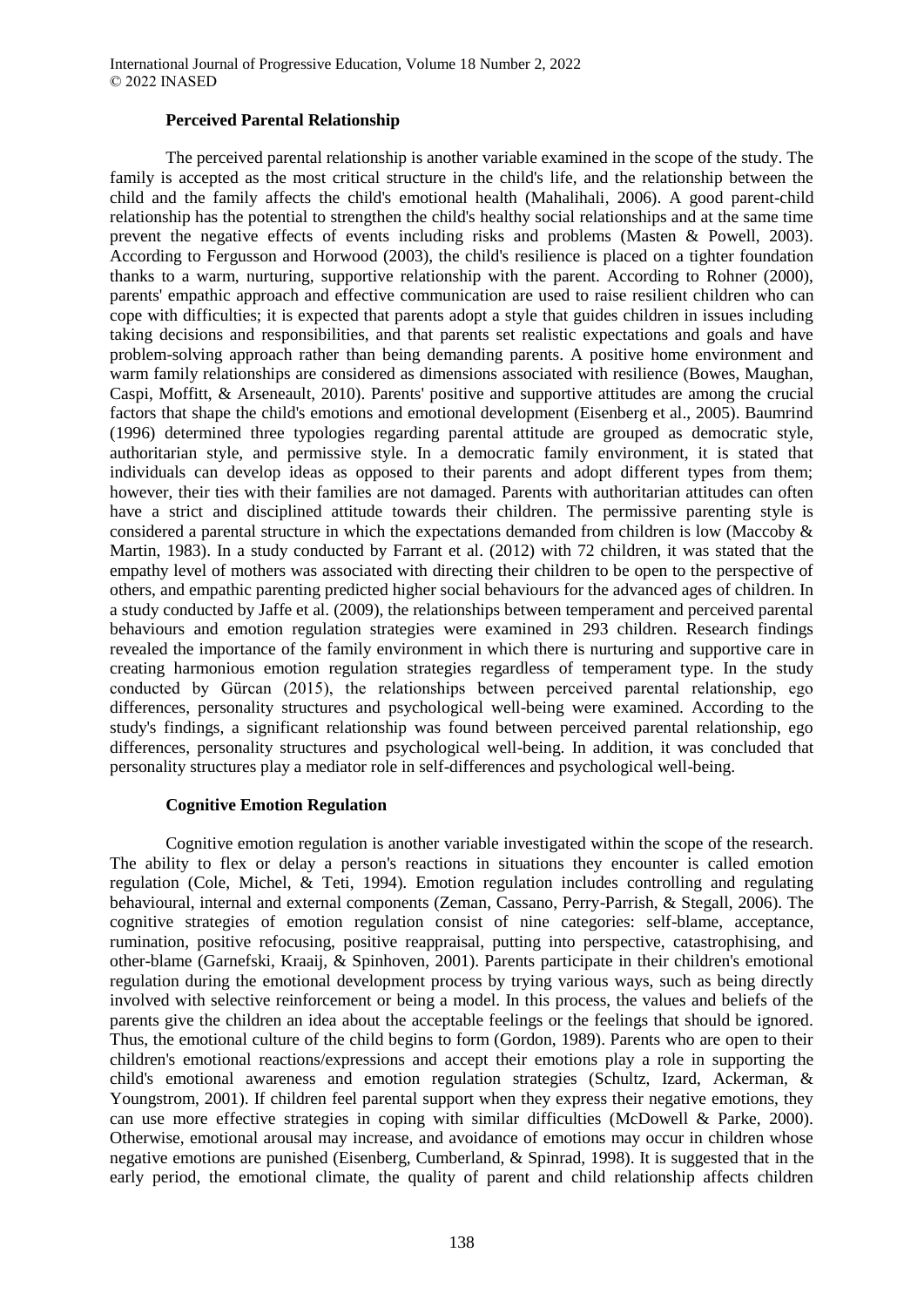positively, and children who grow up in a positive emotional home environment prefer constructive emotion regulation strategies more than children who grow up in environments with anger and hostility (Halberstadt & Eaton, 2003). When children of overprotective and controlling families express their negative emotions, parents can direct their children to negative emotion regulation strategies (Bell & Calkins, 2000; Fox & Calkins, 2003). When children who grow up in families with supportive family attitudes express their negative emotions, parents can verbally direct their children to emotion regulation strategies that support, encourage, distract and encourage problem-solving (Calkins & Johnson, 1998). In the study conducted by Aldao, Nolen-Hoeksema, and Schweizer (2010), the relationships between emotion regulation strategies (acceptance, avoidance, problemsolving, refocusing, rumination and suppression) and psychopathology (depression, anxiety, eating disorders) were examined. Avoidance and rumination were positively associated with psychopathological symptoms; On the other hand, acceptance and problem-solving strategies were found to be negatively related. Another study by Duartea, Matosb, and Marquesc (2015) examined the relationship between cognitive emotion regulation strategies and depressive symptoms in adolescents. It was found that female participants tend to prefer rumination and self-blame strategies among emotion regulation strategies when experiencing negative life events. It was found that getting high scores from the positive reappraisal dimension of cognitive emotion regulation strategies was associated with positive mood. In another study by Akyunus-İnce (2012), the effects of personality traits, cognitive emotion regulation, and interpersonal problems on the cognitive dimension in personality disorders were examined. The research findings showed that personality traits, openness to experience, and neuroticism were related to cognitive emotion regulation. Openness to experience was found to be associated with positive cognitive emotion regulation and neuroticism with negative cognitive emotion regulation. In a study by Birtek (2019), the relationships between social anxiety symptoms and personality traits, coping styles, and cognitive emotion regulation strategies were examined. According to the research findings, among the predictors of social anxiety, the helpless approach and submissive approach, which are among the styles of coping with stress were found; on the other hand, self-blame and reducing the value of the event were found to be among the cognitive emotion regulation strategies.

## **Personality Traits**

Personality traits are another variable examined within the scope of the research. Personality is defined as a person's responses that differ from someone else in cognitive, emotional and physical areas, and these responses represent consistent behavioural patterns at a certain level (Burger, 2006). In this context, the commonly used Five-Factor Model tries to understand the sources of individual differences (McCrae & John, 1992). Five factors and features are thought to be; extraversion, agreeableness, conscientiousness, neuroticism, and openness to experience. In the study conducted by Gresham and Gullone (2012), the relationships between the five-factor personality model, parent attachment styles and emotion regulation strategies were examined. The study concluded that male participants used emotion suppression strategy more than female participants, and getting higher scores on the dimensions of extraversion and openness to experience predicted the use of cognitive positive reappraisal emotion strategy. The relationship between emotion regulation and parental attachment concluded that getting lower scores in attachment to parent dimensions than communication dimension and higher scores in avoidance dimension was related to emotion suppression strategy. In another study by Çetin, Yeloğlu, and Basım (2015), it was found that the participants with high levels of extraversion, conscientiousness, openness to experience and agreeableness personality traits, had high levels of resilience; however, the neuroticism dimension was found to be related in the opposite direction.

In the literature, resilience is discussed from many different perspectives. In the present study, resilience will be considered together with a development period. Although the studies conducted so far have revealed different variables related to resilience, there are very few studies examining the parental relationship, cognitive emotion regulation strategies and personality traits in terms of resilience. In this context, the study's primary purpose is to explore how the level of resilience is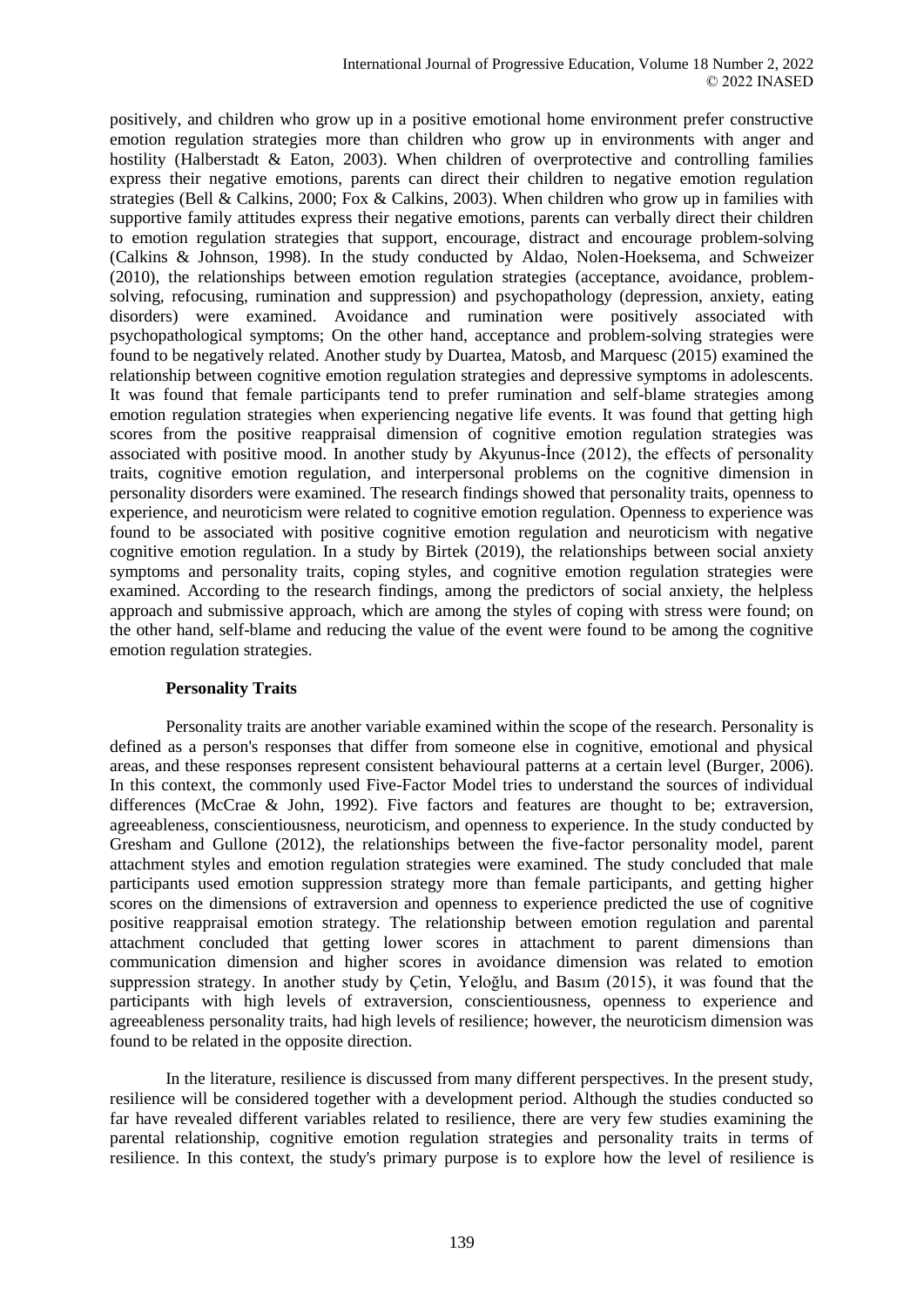related to; the perceived parental relationship, the agreeableness degree, empathy, cognitive emotion regulation strategies, and personality traits.

The questions formed in line with the general purpose of the research are listed below.

1. Do the resilience scores of the university students differ significantly according to the students' demographic variables?

2. Is the resilience level of university students related to the perceived parental relationship, cognitive emotion regulation and personality traits?

3. Does the parental relationship of university students predict their level of resilience?

4. Do university students' emotion regulation scores predict resilience levels significantly?

5. Do the five-factor personality traits of university students predict their level of resilience significantly?

### **METHOD**

### **Research Design**

The relational screening model, which aims to determine the existence and degree of change between two or more variables, was used as the research design (Karasar, 2018).

## **Participants**

The working group consists of 609 university students who continue their preparatory and undergraduate education at Dicle University in the 2019-2020 academic year. There are 317 (52%) female and 292 (48%) male students in the sample. The age range of the participants in the sample is 18-25, and the average age is 21.6. Half of the sample is attending the preparatory and first year, while the other half is in the 2nd, 3rd and 4th year. 26% of the participants started university in their first year. Half of the sample has spent most of his life in Istanbul, Ankara, Izmir or the big city.

### **Demographic Information Form**

In the form prepared by the researcher in order to learn the demographic information of the participants, the participants were asked about their age, gender, department, study year, whether they were placed in the university in the first year, educational status of their parents, whether they received psychological help before or not etc.

#### **Resilience Scale (RS)**

The resilience scale was developed by Gürgan (2006). There are 50 items on the scale, and the items have a Likert-type scale ranging from 1 to 5. High scores from the scale can range from 50 to 250 and the scores obtained indicate the resilience level of university students. In the conducted studies, the Cronbach Alpha coefficient is respectively 78 and.87. The Cronbach alpha coefficients of the scale according to 8 factors are as follow; personal power.89, initiative.82, positive outlook.80, relationships.77, foresighted.75, purpose in life.72, leadership.68, investigative.66. The Cronbach's Alpha coefficients of the current study were found aspersonal power .94, initiative .89, positive outlook .74, relationships .69, foresighted .59, purpose in life .68, leadership 64, investigative .58.

#### **Barret-Lennard Relationship Inventory (BLRI)**

Barrett-Lennard Relationship Inventory (BLRI) is a tool initially developed by Barrett-Lennard (1964) to measure the quality of the therapist-client relationship based on the Rogerian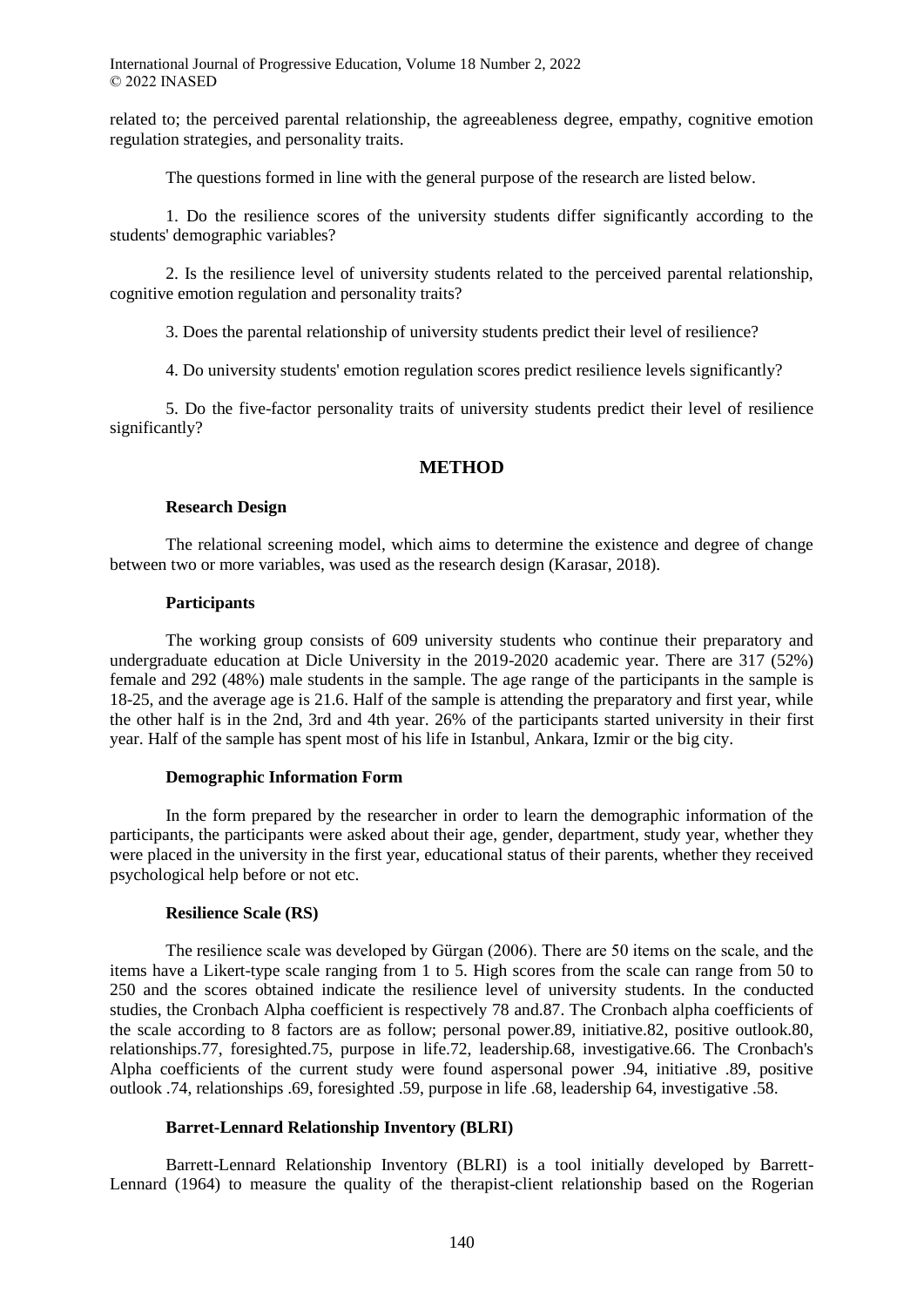Psychotherapy approach. The scale was used to understand the relationship between the therapistclient and adapted to examine interpersonal relationships, including romantic partner, parent, friend, and teacher relationships. The Barrett-Lennard Relationship Inventory consists of 64 items with four factors: five postulated factors of advice-giving, empathy, unconditionality of regard, and congruence (Barrett-Lennard, 2015). The adaptation study of BLRI to Turkish was done by Gürcan (2015). The internal consistency coefficients of the scale were calculated separately for the mother and father forms. For the mother form, the Cronbach Alpha coefficients for advice-giving, empathy, unconditionality of regard and congruence were respectively; .93, .90, .77 and .88. For the general form, the Cronbach Alpha coefficient of BLRI is .96 for both mother and father forms. In the present study for the mother form, the Cronbach Alpha coefficients for advice-giving, empathy, unconditionality of regard and congruence were respectively; .88, .80, .52 and .75. For the father form, the Cronbach Alpha coefficients for advice-giving, empathy, unconditionality of regard and congruency were respectively; .90, .81, .49 and .77. For the general form, the Cronbach Alpha coefficient of BLRI is .91 for the mother form and .92 for the father form.

## **Cognitive Emotion Regulation Questionnaire (CERQ)**

The Cognitive Emotion Regulation Scale (CERQ) is a tool developed by Garnefski, Kraaij and Spinhoven (2002) that measures the cognitive emotion regulation strategies used by the person in the event of a stressful and threatening event. The scale has 36 items and nine sub-dimensions. The sub-dimensions are self-blame, acceptance, rumination, positive refocusing, re-focus on the plan, positive reappraisal, putting into perspective, catastrophising, and other-blame (Garnefski, Kraaij, & Spinho-ven, 2002). The adaptation study of CERQ to Turkish was done by Onat and Otrar (2010). As a result of the analysis for the internal consistency reliability of the Cognitive Emotion Regulation Scale, the Cronbach Alpha coefficient was found to be .78. Cronbach Alpha coefficients of the subdimensions of the scale; self-blame 56, acceptance 56, rumination .62, positive refocusing .42, refocus on the plan .68, positive reappraisal .66, putting into perspective .51, catastrophizing .71, and other-blame .71. In the present study, the Cronbach Alpha coefficient of the Cognitive Emotion Regulation Scale was found to be. 84. The Cronbach alpha coefficients of the sub-dimensions were as follows; self-blame .47, acceptance .48, rumination .62, and positive refocusing.77, refocus on the plan .77, positive reappraisal .73, putting into perspective .59, catastrophizing .69, and other-blame .62.

## **Big Five Inventory**

The Big Five Inventory Scale (BFI), developed by Benet-Marinez and John (1998), is a tool that measures the basic characteristics of the five-factor personality structure. The scale consists of 44 items with Five sub-dimensions; extraversion, agreeableness, conscientiousness, neuroticism, and openness to experience. The adaptation process of BFI to Turkish was made by Sümer and Sümer (2005). In the adaptation study of the scale, Cronbach Alpha coefficients vary between .64 and .77. In the present study, the Cronbach's Alpha coefficients were found as .85 for the general form; and for the sub-dimensions of extraversion, agreeableness, conscientiousness, neuroticism, and openness to experience were found, respectively.53, .62, .72, .73, and .57.

#### **Data Analysis**

Before analyzing the data in the study, the arithmetic means, standard deviation, skewness and kurtosis values of the variables were examined. It can be said that the data show a normal distribution since the skewness kurtosis values given for the variables of resilience level, perceived parental relationship, cognitive emotion regulation, and personality traits variables presented in Table 1 are between - 1.5 and + 1.5 (Tabachnich & Fidel, 2013).Since the data show a normal distribution, the Pearson Correlation Coefficient method was used to examine whether there is a relationship between demographic variables and essential variables such as resilience level, perceived parental relationship, cognitive emotion regulation and personality traits. Independent sample t-test analysis was conducted to examine whether the resilience levels of the participants differed in terms of gender. Analysis of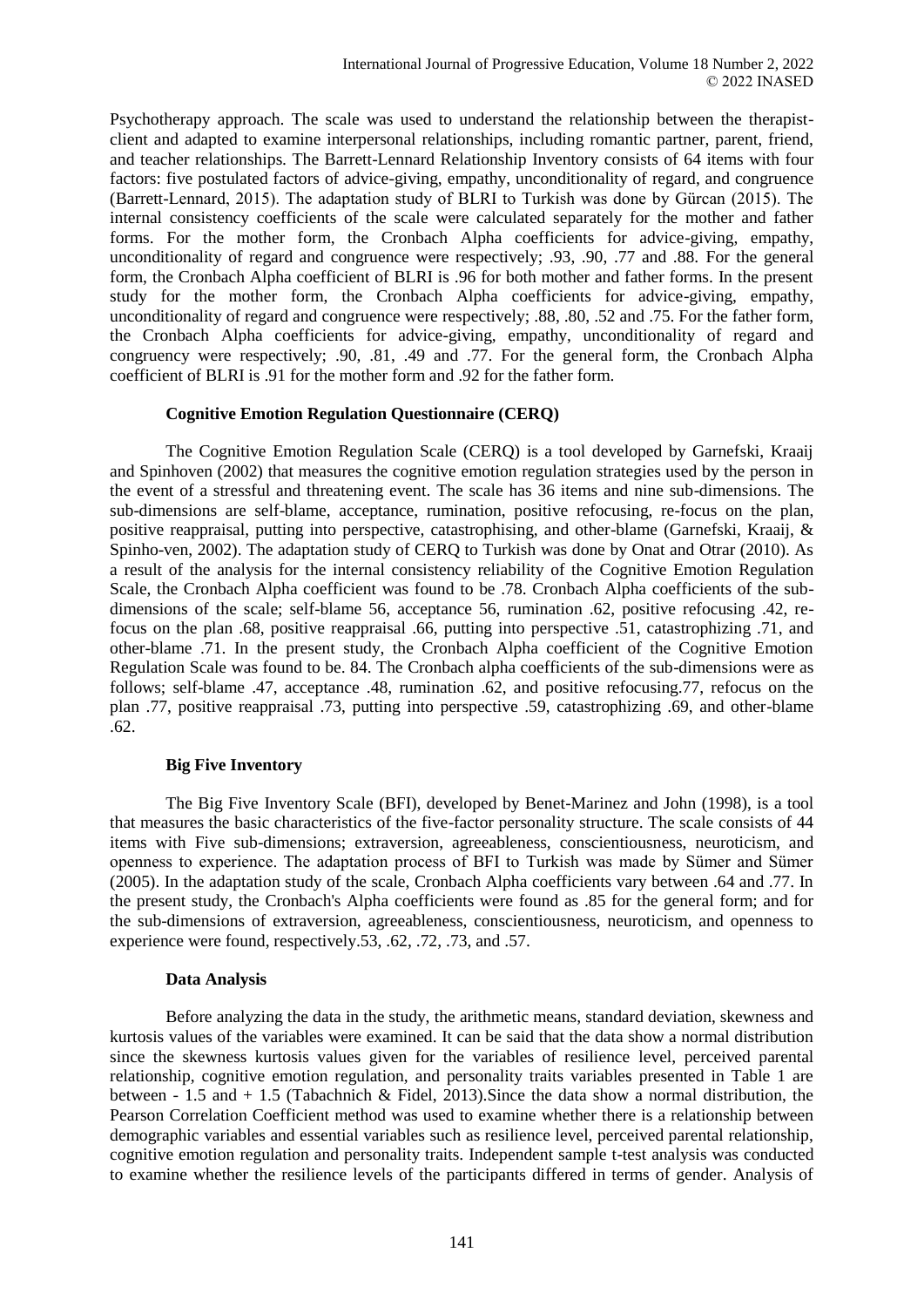variance (ANOVA) was used to reveal whether the level of resilience varies according to parents' education level. VIF (Variance Increase Factors) values were examined to determine whether there was a multiple linear connection problem between the independent variables, which is one of the basic assumptions of the multiple regression analysis among the independent variables. It was found that the VIF values for the independent variables were below 10, and it was found that the data without a multiple linear connection problem were suitable for the multiple regression assumptions (Paulson, 2007). A hierarchical regression analysis was used to examine the prediction of resilience in terms of demographic variables, perceived parental relationship, sub-dimensions of cognitive emotion regulation, and personality traits. Before hierarchical regression analysis, Mahalanobis distance was calculated to examine multivariate normality .9 participants outside the range of (-36.12, +36.12) were excluded from the sample and the analysis continued with 600 participants. Since all Cook values of the variables are less than 1 and their leverage values are in the range of 0-1, it has been decided that the sample meets the multivariate normality assumption. According to the assumption of correlation of variables, there should not be a higher level of correlation than 70 between predictor and predicted variables (Meyers, Gamst, & Guarino, 2013). The analysis of the data was done with IBM SPSS 21.00 package program.

## **FINDINGS**

#### **Table 1. Information on Mean, Standard Deviation, Skewness, Kurtosis Values of the Variables**

|                                      | $\mathbf n$ | Mean | S  | <b>Skewness</b> | <b>Kurtosis</b> | <b>Cronbach Alfa</b> |
|--------------------------------------|-------------|------|----|-----------------|-----------------|----------------------|
| Resilience                           | 504         | 184  | 31 | $-0.455$        | $-0.17$         | .94                  |
| Perceived Parent Relationship Mother | 193         | 56   | 50 | $-0,777$        | 0,477           | .91                  |
| Perceived Parent Relationship Father | 157         | 45   | 52 | $-0.395$        | $-0.470$        | .92                  |
| Extraversion                         | 567         | 28   | 5  | $-0.457$        | $-0.020$        | .53                  |
| Agreeableness                        | 598         | 34   | 5  | $-0.558$        | 1,047           | .62                  |
| Conscientiousness                    | 586         | 32   | 6  | $-0.348$        | 0.217           | .72                  |
| Neuroticism                          | 592         | 25   | 6  | $-0.184$        | $-0.392$        | .73                  |
| Openness to experience               | 589         | 36   | 5  | $-0,402$        | 0,221           | .57                  |
| Cognitive emotion regulation         | 461         | 116  | 15 | $-0,176$        | 0.953           | .84                  |

**Table 2. T-Test Results on Comparison of Resilience Average of Women and Men**

| Gender | n   | mean. | ມ.   | t(502) |        |
|--------|-----|-------|------|--------|--------|
| Female | 392 | 186   | 32.4 | 1.920  | > 0.05 |
| Male   | 297 | 181   | 29.7 |        |        |

To evaluate the level of resilience according to gender, a t-test analysis was performed for independent samples. According to the analysis results, the average resilience of women (Mean  $= 186$ ,  $S = 32.4$ ) was found to be statistically significantly higher than the average resilience of men (Mean = 181,  $S = 29.7$ ) (t  $(502) = 1,920$ ,  $p = .05$ )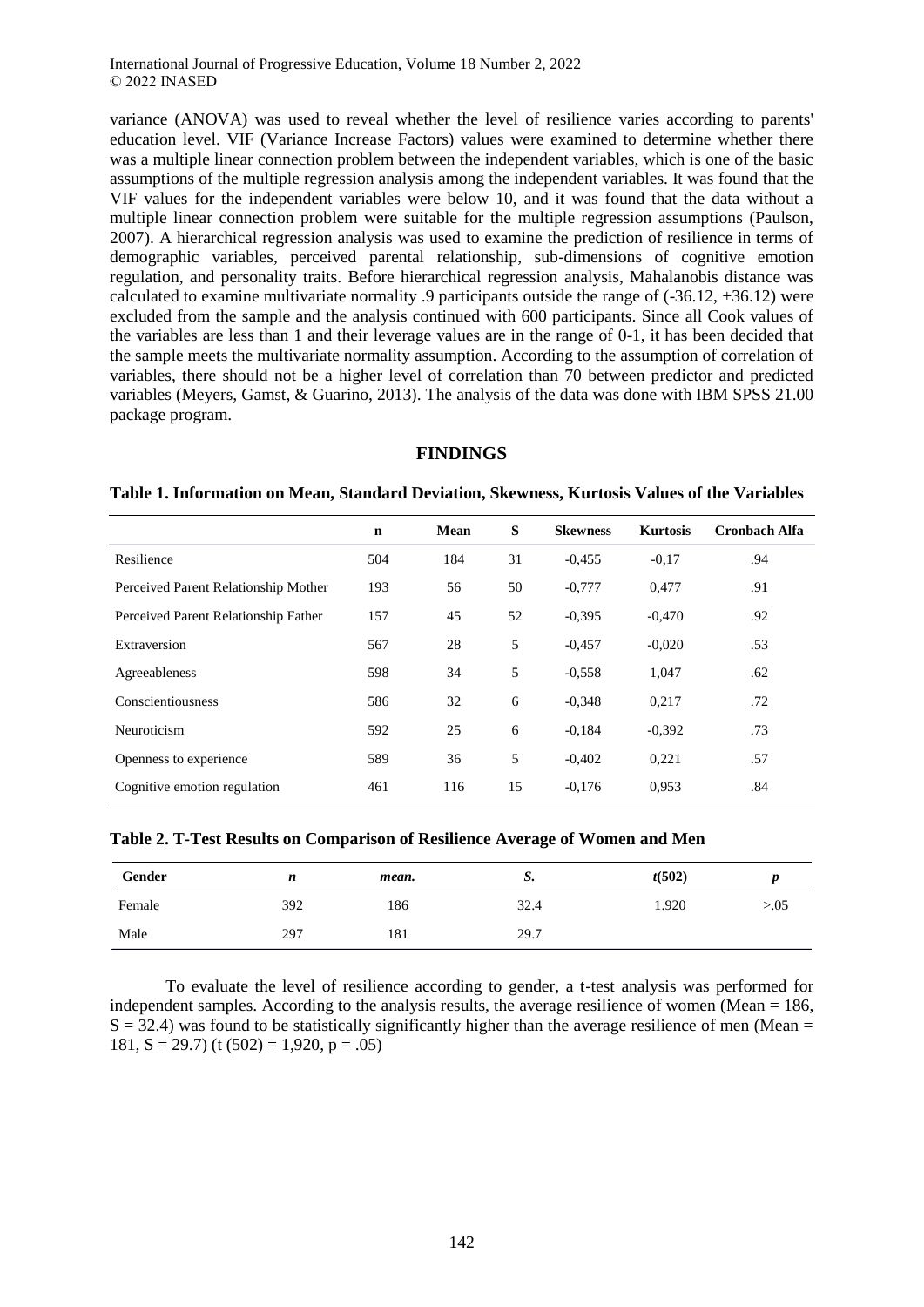| <b>Mother education level</b> | n   | mean | S. | F(5.497) | $\boldsymbol{p}$ |
|-------------------------------|-----|------|----|----------|------------------|
| Illiterate                    | 187 | 182  | 31 | 2.569    | .03              |
| Literate                      | 45  | 190  | 26 |          |                  |
| Primary school graduate       | 126 | 185  | 32 |          |                  |
| Middle school graduate        | 54  | 180  | 28 |          |                  |
| High school graduate          | 60  | 190  | 24 |          |                  |
| University and postgraduate   | 31  | 169  | 34 |          |                  |

# **Table 3. Variance Analysis Results Regarding the Comparison of Resilience Mean According to Mother Education Level**

One-way analysis of variance was conducted to evaluate the level of resilience according to the mother's education level. A statistically significant difference was found in the level of resilience compared to mother education (F  $(5, 497) = 2.569$ , p = .03). According to the Bonferroni test conducted to examine the source of the difference, the resilience level of the participants whose mother's education level was at the high school level was found to be statistically higher than the participants whose mother's education level was university and postgraduate ( $p = .03$ ) (see Table 3).

# **Table 4. Relationships of Perceived Parent Relationship, Cognitive Emotion Regulation, Personality Traits and Resilience Variables**

|                                             | $\mathbf{1}$ | $\mathbf{2}$ | 3                    | 4                 | 5                    | 6                    | $\overline{7}$    | 8              | 9        | 10       | 11             | 12                   | 13               | 14             | 15 | 16 | 17 |
|---------------------------------------------|--------------|--------------|----------------------|-------------------|----------------------|----------------------|-------------------|----------------|----------|----------|----------------|----------------------|------------------|----------------|----|----|----|
| 1.Resilience                                |              |              |                      |                   |                      |                      |                   |                |          |          |                |                      |                  |                |    |    |    |
| 2.Perceived parental<br>relationship mother | $.35***$     |              |                      |                   |                      |                      |                   |                |          |          |                |                      |                  |                |    |    |    |
| 3.Perceived parental<br>relationship father | .38***       | $.82***$     |                      |                   |                      |                      |                   |                |          |          |                |                      |                  |                |    |    |    |
| 4.Extraversion                              | $.56***$     | .07          | $.17*$               |                   |                      |                      |                   |                |          |          |                |                      |                  |                |    |    |    |
| 5.Agreeableness                             | $.32***$     | $.28***$     | $.33*$<br>$\ast\ast$ | $.30**$<br>$\ast$ |                      |                      |                   |                |          |          |                |                      |                  |                |    |    |    |
| 6.Conscientiousness                         | $.54***$     | $.31***$     | $.42*$<br>**         | $.39**$<br>$\ast$ | .38*<br>$\ast\ast$   |                      |                   |                |          |          |                |                      |                  |                |    |    |    |
| 7.Neuroticism                               | $.54***$     | $.25***$     | $.31*$<br>**         | $.35**$<br>$\ast$ | $.35*$<br>**         | $.52*$<br>$\ast\ast$ |                   |                |          |          |                |                      |                  |                |    |    |    |
| 8.Openness to<br>experience                 | .59***       | $.23***$     | $.29*$<br>$\ast\ast$ | $.53**$<br>$\ast$ | $.30*$<br>$\ast\ast$ | $.42*$<br>$**$       | $.30**$<br>$\ast$ |                |          |          |                |                      |                  |                |    |    |    |
| 9.Self-blame                                | $-.26***$    | $-.11$       | $-.07$               | $.17**$<br>$\ast$ | $-.006$              | $.14*$<br>$\ast$     | $.28**$<br>×.     | $-.05$         |          |          |                |                      |                  |                |    |    |    |
| 10.Acceptance                               | $.81***$     | $.25***$     | $.33*$<br>$\ast\ast$ | $.40**$<br>$\ast$ | $.22*$<br>$\ast\ast$ | .48*<br>$**$         | $.41**$<br>×.     | $.46*$<br>$**$ | $-.12**$ |          |                |                      |                  |                |    |    |    |
| 11.Rumination                               | .78***       | $.24***$     | $.30*$<br>$\ast\ast$ | $.38**$<br>×.     | $.21*$<br>$\ast\ast$ | .46*<br>$**$         | $.38**$<br>×.     | $.52*$<br>$**$ | $.16***$ | $.68***$ |                |                      |                  |                |    |    |    |
| 12. Positive refocusing                     | .78***       | $.22***$     | $.18*$               | $.57**$<br>$\ast$ | $.25*$<br>$\ast\ast$ | $.41*$<br>$**$       | $.38**$<br>$\ast$ | $.56*$<br>$**$ | $-.12**$ | $.60***$ | $.61*$<br>$**$ |                      |                  |                |    |    |    |
| 13.Re-focus on the<br>plan                  | $.81***$     | $.33***$     | $.40*$<br>**         | .48**<br>$\ast$   | $.24*$<br>**         | $.46*$<br>**         | .49**<br>$\ast$   | .48*<br>$**$   | $.26***$ | $.61***$ | $.53*$<br>**   | $.60*$<br>$\ast\ast$ |                  |                |    |    |    |
| 14. Positive reappraisal                    | .78***       | .13          | .13                  | $.51**$<br>×.     | $.16*$<br>$**$       | $.38*$<br>$**$       | $.34**$<br>$\ast$ | .48*<br>$**$   | $.16***$ | $.62***$ | $.65*$<br>$**$ | $.64*$<br>$\ast\ast$ | $.57*$<br>$\ast$ |                |    |    |    |
| 15. Putting into<br>perspective             | .78***       | $.27***$     | $.27*$<br>×.         | $.43**$<br>×.     | $.16*$<br>**         | .43*<br>**           | $.43**$<br>×.     | .49*<br>$**$   | $.15***$ | $.69***$ | $.68*$<br>**   | $.60*$<br>$**$       | $.57*$<br>$* *$  | $.65*$<br>$**$ |    |    |    |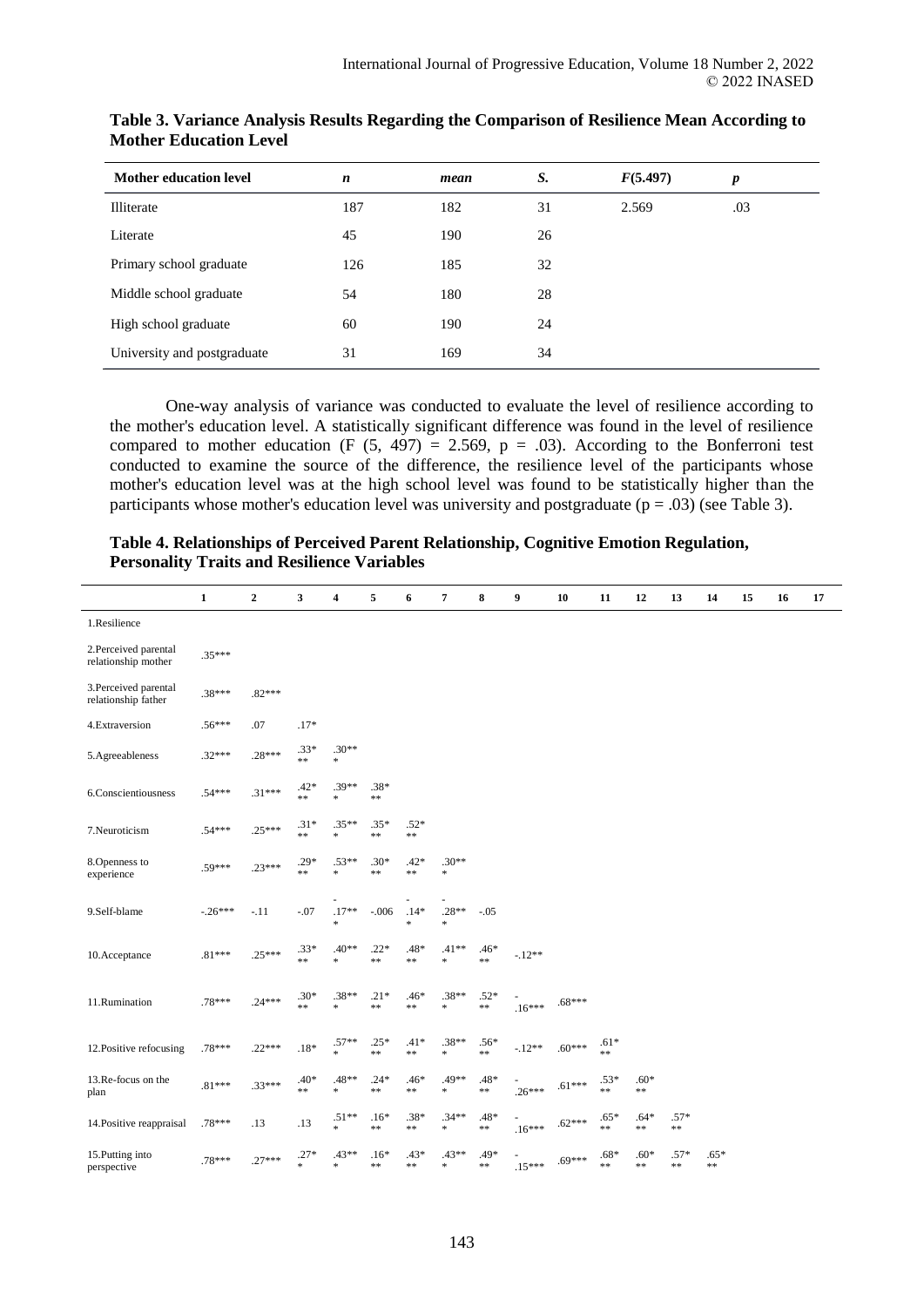| 16.Catastrophizing | $.69***$ | $.32***$ | $.31*$<br>** | .49**<br>*   | $.30*$<br>** | $.33*$<br>** | $.33**$<br>* | $.40*$<br>**       | $\sim$<br>$21***$           | $.47***$         | $.43*$<br>** | $.58*$<br>** | **           | $.51*$<br>** | $.43*$<br>** |              |
|--------------------|----------|----------|--------------|--------------|--------------|--------------|--------------|--------------------|-----------------------------|------------------|--------------|--------------|--------------|--------------|--------------|--------------|
| 17. Other-blame    | $.82***$ | $.29***$ | $.30*$<br>** | $.43**$<br>* | $.31*$<br>** | $.45*$<br>** | .49**<br>*   | $.41*$<br>$\pm\pm$ | $\sim$ 100 $\pm$<br>$19***$ | $-64***$ . $58*$ | **           | $.56*$<br>** | $.64*$<br>** | $.58*$<br>** | $.59*$<br>** | $.55*$<br>** |

 $*p<.05$ ,  $*p<.01$ ,  $**p<.001$ 

The relationship between resilience and perceived mother-father relationship, sub-dimensions of cognitive emotion regulation, and sub-dimensions of the five-factor personality inventory was investigated by Pearson correlation analysis. According to the analysis results, there was a low positive correlation between resilience and the perceived mother relationship ( $r = .35p < .001$ ) and the perceived father-parent relationship ( $r = .38$  p <.001). When personality traits were evaluated, extraversion (r = .56p <.001), conscientiousness (r = .54p <.001), neuroticism (r = .54p <.001), openness to experience  $(r = .59 \text{ p} < .001)$  it is found that there was a moderate positive correlation between the variables and resilience, while there was a low-level positive correlation between agreeableness and resilience  $(r = .32 \text{ p} < .001)$ . Among resilience and the sub-dimensions of cognitive emotion regulation: a low level of negative relationship was found with self-blame ( $r = -0.26$  p < .001); with acceptance (r = .81 p <.001), rumination (r = .78 p <.001), positive refocusing (r = .78 p <.001), re-focus on the plan (r = .81 p < .001), positive reappraisal (r = .78 p < .001), putting into perspective (r  $= .78$  p  $< .001$ ), and other-blame (r = .82 p  $< .001$ ) a high level; with catastrophizing (r = .69 p  $< .001$ ) a moderate level positive correlation was found. (see Table 4)

| <b>Blok</b>  | $\mathbb{R}^2$ |                                         | $\mathbf b$ | $SH-b$ | Beta     | Pearson r | sr <sup>2</sup> |
|--------------|----------------|-----------------------------------------|-------------|--------|----------|-----------|-----------------|
| $\mathbf{1}$ | .01            | Constant                                | 212.224     | 19.275 |          |           |                 |
|              |                | University entrance year                | $-4.443$    | 6.698  | $-0.069$ | $-.045$   | .03             |
|              |                | year                                    | $-2.038$    | 2.339  | $-0.090$ | $-.067$   | .006            |
|              |                | Family income                           | $-3.364$    | 3.627  | $-0.094$ | $-.08$    | .0007           |
| 2            | .20            | Constant                                | 146.598     | 23.342 |          |           |                 |
|              |                | Perceived parent relationship<br>mother | $-0.110$    | 0.108  | $-0.190$ | .33       | .01             |
|              |                | Perceived parent relationship father    | 0.303       | 0.095  | 0.587    | .42       | .09             |
| 3            | .47            | Constant                                | 146.598     | 23.342 |          |           |                 |
|              |                | Self-blame                              | $-1.411$    | 0.810  | $-0.141$ | $-.27$    | .03             |
|              |                | catastrophizing                         | 4.794       | 0.796  | 0.504    | .62       | .28             |
| 4            | .69            | Constant                                | 32.328      | 24.473 |          |           |                 |
|              |                | Extraversion                            | 1.431       | 0.558  | 0.229    | .65       | .06             |
|              |                | Agreeableness                           | $-0.585$    | 0.389  | $-0.108$ | .27       | .02             |
|              |                | Conscientiousness                       | 0.961       | 0.345  | 0.211    | .56       | .08             |
|              |                | Neuroticism                             | 0.807       | 0.318  | 0.185    | .46       | .07             |
|              |                | Openness to experience                  | 1.483       | 0.477  | 0.240    | .57       | .10             |

In the first block, university entrance year, year, family income was evaluated as the middle variable (covariate). The model was not found to be significant (F  $(3, 97) = 0.559$ , p $> 0.05$ ). The second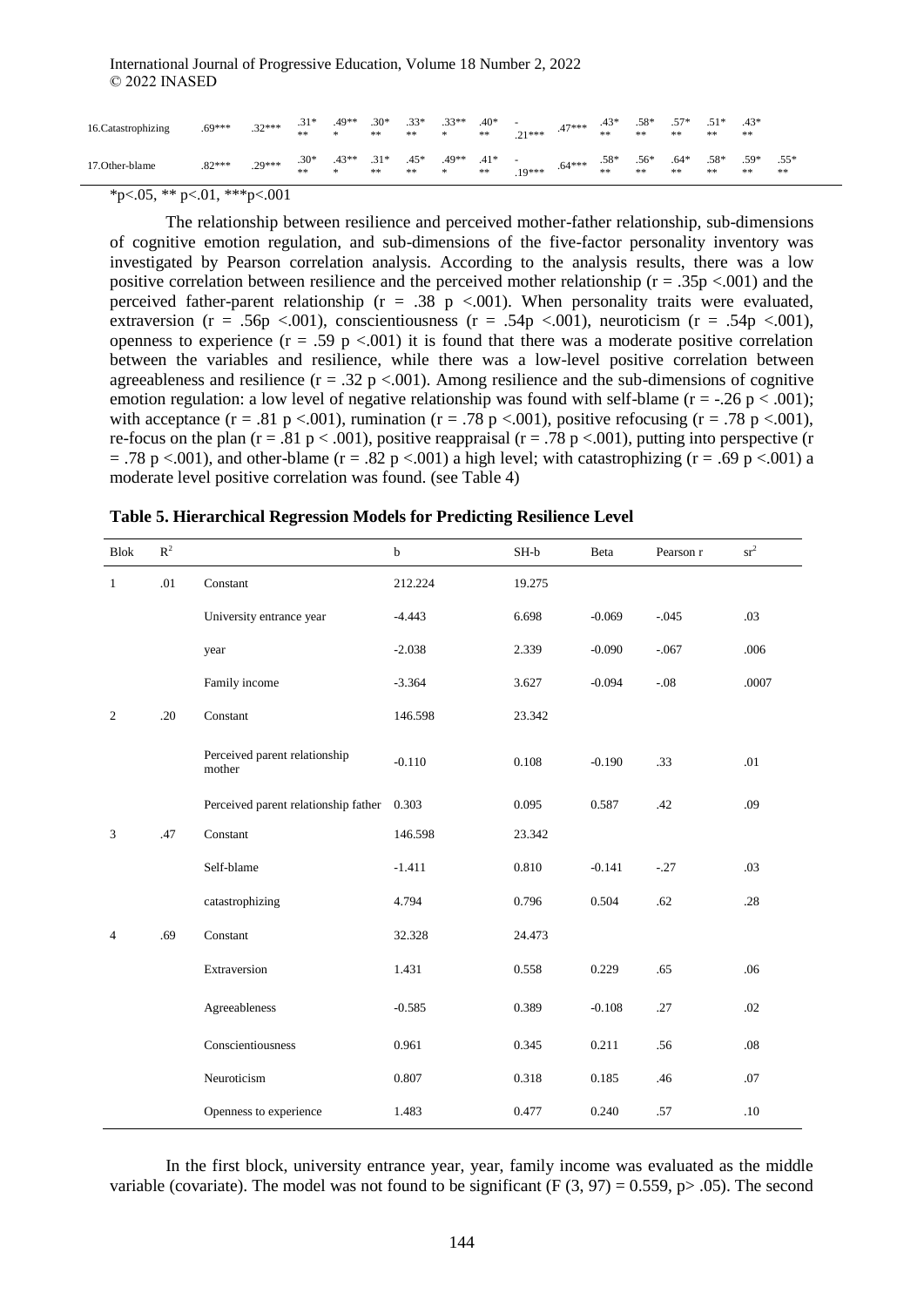block includes the variables of perceived mother-parent relationship and perceived father-parent relationship. Model was found to be significant  $(F (5, 95) = 4.806, p = .001)$ . The model explains 16% of the resilience variance ( $R2 = 0.20$ ). Perceived father-parent relationship is a significant predictor (p = .002). The perceived father-parent relationship explains 9% of the resilience variance. The perceived mother-parent relationship is not a statistically significant predictor. In the third block, self-blame and catastrophising sub-dimensions of cognitive emotion regulation were evaluated. The model was found to be significant (F  $(7, 93) = 11.573$ , p <.001). The model explains 42% of the resilience (R2 = 0.47). The disruption sub-dimension of cognitive emotion regulation is a significant predictor ( $p < .001$ ). The destruction sub-dimension of cognitive emotion regulation explains 28% of resilience. Self-blame is not a significant predictor. In the fourth and last block, the sub-dimensions of the big five inventory: extraversion, agreeableness, conscientiousness, neuroticism, and openness to experience were analysed. The model was found to be significant (F  $(12, 88) = 16.420$ , p < 001). The model explains 65% of the resilience (R2 = 0.69). The model explains 65% of the resilience (R2 = 0.69). Extraversion  $(p = .01)$ , conscientiousness  $(p = .007)$ , neuroticism  $(p = .01)$  and openness to experience  $(p = .003)$ are statistically significant predictors. Extraversion explains 6%, conscientiousness 8%, neuroticism 7%, and openness to experience 10% of resilience. Agreeableness is not a statistically significant predictor.

# **DISCUSSION, CONCLUSION AND RECOMMENDATIONS**

In the present study, the relationships between the resilience level of university students in emerging adulthood and the perceived parental relationship, cognitive emotion regulation, and personality traits were examined. According to the results, it was found that the level of resilience differs according to gender. Resilience mean scores of female students were found to be higher than male students. It is consistent with the study results in the literature that women have higher levels of resilience than men (Bauman, 2002; Heyman & Legare, 2004; Hampel & Petermann, 2005). In a longitudinal study conducted by Werner (1989) on resilience, it was concluded that women were more effective in coping with difficulties compared to men in terms of empathy in interpersonal communication, demanding help, safe and effective communication styles, and self-esteem. Masten (2001) stated that to develop resilience, it is necessary to be in a normal development course and to adapt successfully to risk factors. According to Bradshaw (2014), while being a woman is not considered a risk factor as a biological gender, it is among the risk factors in social gender roles. The effort of women in both their personal and social lives against the existence of gender roles and cultural stereotypes and their ability to produce adaptive solutions to challenging situations will increase their self-confidence, make them more courageous, and increase their self-esteem and positively affect their development of resilience (Jordan, 2013). Similarly, it is thought that in Turkish culture, various disadvantaged situations in terms of domestic responsibilities or social status that started to be given to women at early age lead girls to effective coping styles and positively motivate the level of resilience against gender risk factors.

One of the results obtained was that the resilience level of the participants whose mother education level was at the high school level was found to be statistically higher than the participants whose mother education level was university and postgraduate. Although the mother's education level and resilience level does not contradict the literature, it is thought that the finding is related to the sample studied. When parents with a high level of education were asked about their children's strengths, they explained it with their school success; It is stated that less-educated parents emphasize the abilities of their children more frequently (Räty, Kasanen, & Kärkkäinen, 2006; Rytkönen, Nurmi, & Aunola, 2005). The patterns used by the parents in their citations and explanations represent their educational backgrounds, and highly educated parents reflect their belief in the child's academic competence and increase their self-confidence and resilience levels (Räty & Kasanen, 2013).

A positive and low-level significant relationship was found between the resilience scores of university students and the perceived parental relationship scores. In addition, it was concluded that perceived parental relationship predicted resilience. In particular, it was observed that the perceived father relationship was an important predictor of the relationship between the level of resilience. It was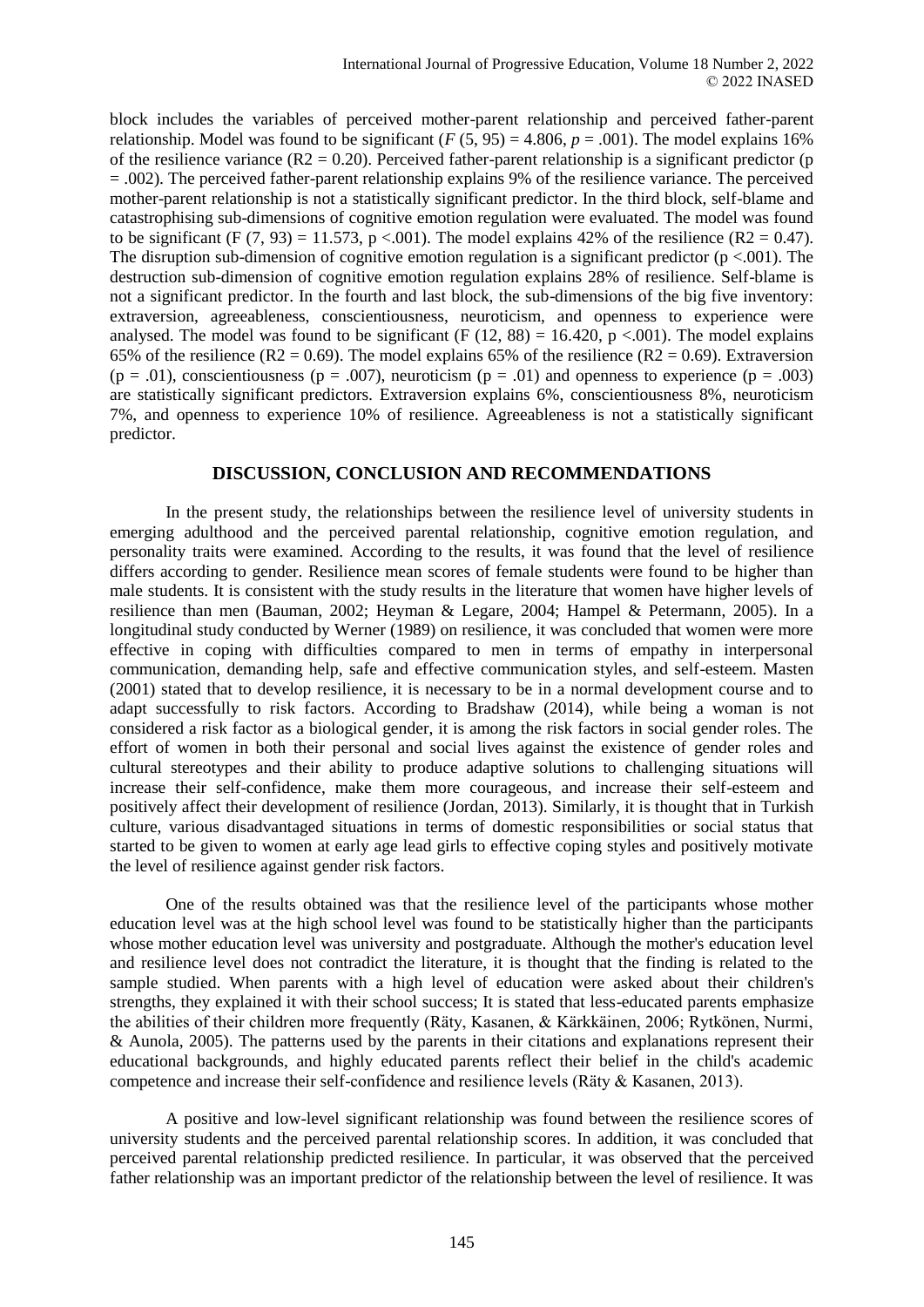concluded that as the level of resilience increased, the total scores obtained from the sub-dimensions of parental relationship, acceptance degree, empathy, unconditionality of regard and congruence, increased. This finding is consistent with other studies in the literature (Carlo et al., 2010, Quinton, 2004, Svendsen, Griffin, & Forkey, 2020, Nair et al., 2020). Despite the disadvantageous conditions, it is stated that the competent, satisfying and warm approach of parents towards their children positively affects their development and protects them from disruptive effects against their resilience (Masten, 2015). In a study conducted by Sheridan et al. (2005), it was concluded that the empathic reflections of the parents' interest and warmth increased the child's resilience and adaptability. It is stated that effective communication in the parent-child relationship, child acceptance behaviours, positive supportive feedback, and realistic expectations and directions shaped accordingly with the child's skills improve the child's resilience level (Goldstein & Brooks, 2013). Considering the sub-dimensions of the parental relationship, it is thought that the sincerity, positive acceptance, empathy and respect shown to the child contribute to the power of coping with possible negative conditions, encourage for more adaptable behaviours and reduce the impact of environmental risk factors. It was found that the perceived parent relationship of the mother was not a statistically significant predictor. These findings support that especially the father relationship is important in predicting resilience of the perceived parental relationship. Kağıtçıbaşı (1981) emphasizes the belief that in Turkish culture, external control is less in men than in women. It is thought that the firmer beliefs of males in internal control are related to social roles and culture, and freedom offered to men in social life affects this situation. Considering the place of the father in the Turkish family structure, instead of giving in to the difficulties encountered or to the struggles, it is expected that the personal networks that the father can reach to find solutions are wider and stronger. In this context, it is thought that when the father-child relationship is satisfactory, the father's role modelling and its positive reflection on the child's resilience skill may be effective. According to another result, a significant negative relationship between resilience level and self-blame was found; however, with acceptance, rumination, positive refocusing, re-focus on the plan, positive reappraisal, putting into perspective, other-blame, and catastrophising a positive significant relationship was found. It was concluded that the destruction subdimension of cognitive emotion regulation is an important predictor of resilience. The results obtained are consistent with the relevant literature (Troy & Mauss, 2011; Kay, 2016; Lee et al., 2016). Positive emotions can develop individuals' thoughts and create resilience that positively affects their wellbeing. Many studies supporting this approach have shown that emotion regulation strategies can directly affect the level of endurance to distress (Bardeen et al., 2015; Gratz & Roemer, 2004). Min et al. (2013) examined the relationships between cognitive emotion regulation and resilience levels in individuals diagnosed with depression and / or anxiety disorder. Research findings show that there is a positive relationship between cognitive emotion regulation strategies and resilience level. It is stated that more use of positive reappraisal strategy and less use of rumination increases the level of resilience. Tugade and Fredrickson (2007) point out that prolonging and increasing the duration of feeling positive emotions positively affect the resilience level of the person under adverse conditions. In different studies, it was concluded that directing emotions as more positively focused (compatible) in the evaluations made regarding stress, despite stress factor, helps to have a higher level of resilience (Troy & Mauss, 2011; Mestre et al., 2017). The use of cognitive emotion regulation coherent strategies is thought to increase the use of the skills of adapting to stressful conditions, getting rid of negative events, and coping with distress, which are among the definitions of the concept of resilience. According to another result obtained from the current research; In the context of personality traits, a significant positive relationship was found between resilience level and the dimensions of extraversion, conscientiousness, neuroticism, openness to experience, agreeableness. While these results show similarities with the results of a positive relationship between the resilience level and personality traits, extraversion, agreeableness, conscientiousness and openness to experience dimensions in the studies in the literature, it contradicts with the positive relationship between the neuroticism dimension and the level of resilience (Campbell-Sills, Cohan, & Stein, 2006, Johns, Chavers, & Labbé, 2013, Mohammed & Mostafa, 2015; Sarubin, 2015).In a study by Riolli, Savicki, and Cephani (2002), it was found that the level of resilience is associated with high optimism, low level of neuroticism, extraversion, openness to experience and conscientiousness. A meta-analysis study conducted by Oshio et al. (2018) on personality traits and resilience level found that resilience level while with neuroticism negatively correlated; with extraversion, agreeableness,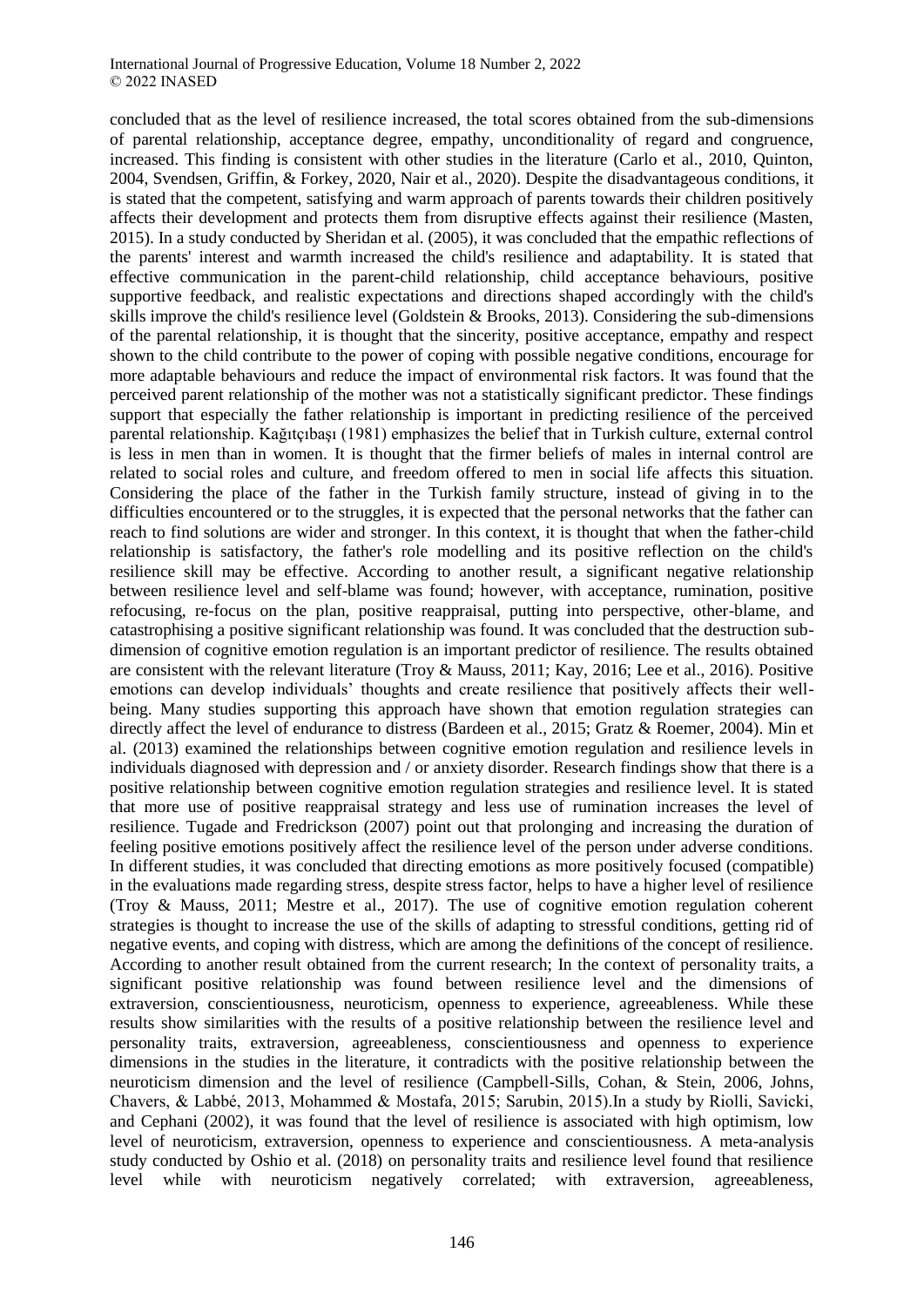conscientiousness, and openness to experience was found positively correlated. It is known that high emotional consistency, in other words, low neuroticism, has a facilitating effect on adaptation and recovery in situations such as dealing with stressful life events, disruption of the usual flow of daily life under risk factors (Connor&Davidson, 2003). The positive significance of the relationship between resilience level and extraversion dimensions supports the literature. In the study conducted by Campbell-Sills et al. (2006), the relationships between resilience in young adulthood, personality traits, coping styles, psychiatric symptoms were examined, and resilience level was positively associated with extraversion and agreeableness dimensions. The personality trait of extraversion is thought to be among the protective factors for resilience in issues such as establishing interpersonal relationships easily, maintaining social networks, having social support resources, and seeking help. The findings of this study show that perceived parental relationship and cognitive emotion regulation strategies significantly predict resilience level. Based on these results, informative training on the parent-child relationship, especially on child-rearing attitudes, development of emotions in childhood, emotion regulation, can be provided to parents who have children in kindergarten, primary school, and secondary school. Likewise, psychoeducational studies can be conducted with university students for cognitive emotion regulation strategies.

## **REFERENCES**

- Aldao, A., Nolen-Hoeksema, S. & Schweizer, S. (2010). Emotion- regulation strategies across psychopathology: A meta-analytic review. *Clinical Psychology Review, 30,* 217–237. doi:10.1016/j.cpr.2009 .11.004
- Akyunus-İnce, M. (2012). *Cognitive aspects of personality disorders: Influences of basic personality traits, Cognitive emotion regulation, and interpersonal problems*.(Doctoraldissertation). METU, Social Science Institute, Ankara.
- Arnett, J.J. (2004). *Emerging adulthood*. New Jersey: Prentice-Hall.
- Bardeen, J. R., Tull, M. T., Dixon-Gordon, K. L., Stevens, E. N., Gratz, K. L. (2015). Attentional control as a moderator of the relationship between difficulties accessing effective emotion regulation strategies and distress tolerance. *Journal of Psychopathology and Behavioral Assessment, 37*(1), 79–84. https://doi.org/10.1007/s10862-014-9433-2
- Barrett-Lennard, G. T. (1964). 'The relationship inventory: Forms OS-M-64, 0s-F-64 and MO-M-64 plu MO-FW. Unpublished manuscript. University of New England, Australia,
- Barrett-Lennard, G. T. (2015).The relationship inventory: A complete resource and guide. Wiley-Blackwell.
- Bauman, S. S. M. (2002. 'Fostering resilience in children. In C.L. Juntunen and D.R. Atkinson ( Eds.), *Counseling across the Lifespan*. Thousand Oaks, CA: Sagem
- Baumrind, D. (1996). The Discipline Controversy revisited. Family relations: An interdisciplinary. *Journal of Applied Family Studies*, *45*(4), 405–414[.https://doi.org/10.2307/585170](https://psycnet.apa.org/doi/10.2307/585170)
- Bell, K. L. & Calkins, S. D. (2000). Relationships as inputs and outputs of emotion regulation*. Psychological Inquiry*, *11*(3), 160–163.https://doi.org/10.1207/S15327965PLI1103\_04
- Benet-Martinez V. & John, P. O. (1998). Los cinco grandes across cultures and ethnic groups: Multitrait multimethod analyses of the big five in Spanish and English. *Journal of Personality and Social Psychology*, *75* (3), 729-750.
- Bezmez, S., Blakney, R. & Brown, C. H. (1999). English-Turkish/Turkish-English-RedhouseDictionary. Istanbul: Sev Publisher (Redhouse).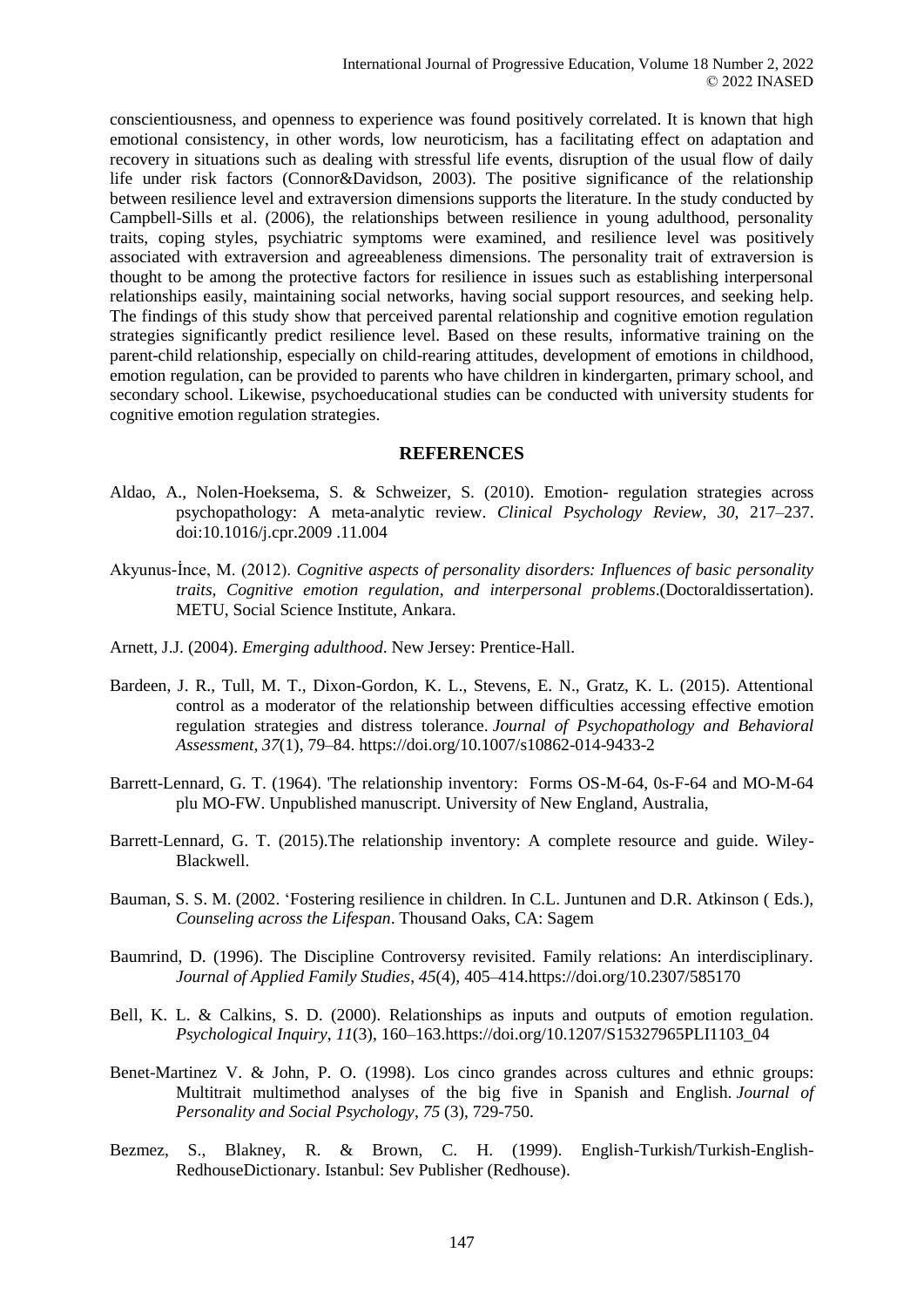- Birtek, D. (2019). *Üniversite öğrencilerinde toplumsal kaygı belirti düzeyinin kişilik özellikleri, stresle başa çıkma tarzları ve bilişsel duygu düzenleme biçimleri açısından incelenmesi .*(Master's Thesis). Maltepe Üniversitesi Sosyal Bilimler Enstitüsü, İstanbul.
- Brooks, J. E. (1994). Children at risk fostering resilience and hope. *American Journal of Orthopsychiatry. 64* (4), 545-553.
- Bowes, L., Maughan, B., Caspi, A., Moffitt, T. E. & Arseneault, L. (2010). Families promote emotional and behavioural resilience to bullying: Evidence of an environmental effect. *Journal of Child Psychology and Psychiatry,* 51(7), 809–817. doi:10.1111/j.1469- 7610.2010.02216.x
- Burger, J. M. (2006). Kişilik (Personality). Çeviren: Sarıoğlu, I.D., İstanbul: Kaknüs Yayınları.
- Bradshaw, S. (2014). Engendering development and disasters*. Disasters*, *39*(1), 54–75. [http://dx.doi.org/10.1111/disa.12111.](http://dx.doi.org/10.1111/disa.12111)
- Campbell-Sills, L., Cohan, S. L. & Stein, M. B. (2006). Relationship of resilience to personality, coping, and psychiatric symptoms in young adults*. Behaviour Research and Therapy*, *44*, 585–599. doi: 10.1016/j.brat.2005.05.001
- Calkins, S. D. & Johnson, M. C. (1998). Toddler regulation of distress to frustrating events: Temperamental and maternal correlates. *Infant Behavior and Development, 21*, 379–395.
- Catalano, R. F., Berglund, M. L., Ryan, J. A. M., Lonczak, H. S. & Hawkins, J. D. (2002). Positive youth development in the United States: Research findings on evaluations of positive youth development programs. *Prevention and Treatment, The Annals of the American Academy of Political and Social Science, 5*(1), 15.<http://content.apa.org/journals/pre/5/1/>
- Carbonell, D., Reinherz H., Giaconia R., Stashwick C., Paradis A. & Beardslee W. (2002). Adolescent protective factors promoting resilience in young adults at risk for depression. *Child and Adolescent Social Work Journal*, *19*, 5.
- Carlo, G., Mestre, M. V., Samper, P., Tur, A. & Armenta, B. E. (2010). The longitudinal relations among dimensions of parenting styles, sympathy, prosocial moral reasoning, and prosocial behaviors. *International Journal of Behavioral Development,* 35(2), 116–124. doi:10.1177/0165025410375921
- Çetin, F.,Yeloğlu, H. O. & Basım, H., N. (2015). Psikolojik dayanıklılığın açıklanmasında beş faktör kişilik özelliklerinin rolü: Bir kanonik ilişki analizi, *Türk Psikoloji Dergisi*, *30*(75),81-95.
- Cole, P. M., Michel, M. K. & Teti, L. O. (1994). The development of emotion regulation and dysregulation: A clinical perspective. In N. A. Fox (Ed.), *Monographs of the Society for Research in Child Development* (73-100). Chicago, IL: University of Chicago Press.
- Connor, K. M., & Davidson, J. R. T. (2003). Development of a new resilience scale: The Connor-Davidson resilience scale (CD-RISC). *Depression and Anxiety, 18*(2), 76–82.
- Eisenberg, N., Zhou, Q, Spinrad, T. L., Valiente, C., Fabes, R. A. & Liew, J. (2005). Relations among positive parenting, children's effortful control, and externalizing problems: A three-wave longitudinal study. *Child Development*, *76*(5), 1055 –1071.
- Eisenberg, N., Cumberland, A. & Spinrad, T. L. (1998). Parental socialization of emotion. *Psychological Inquiry, 9*, 241–273.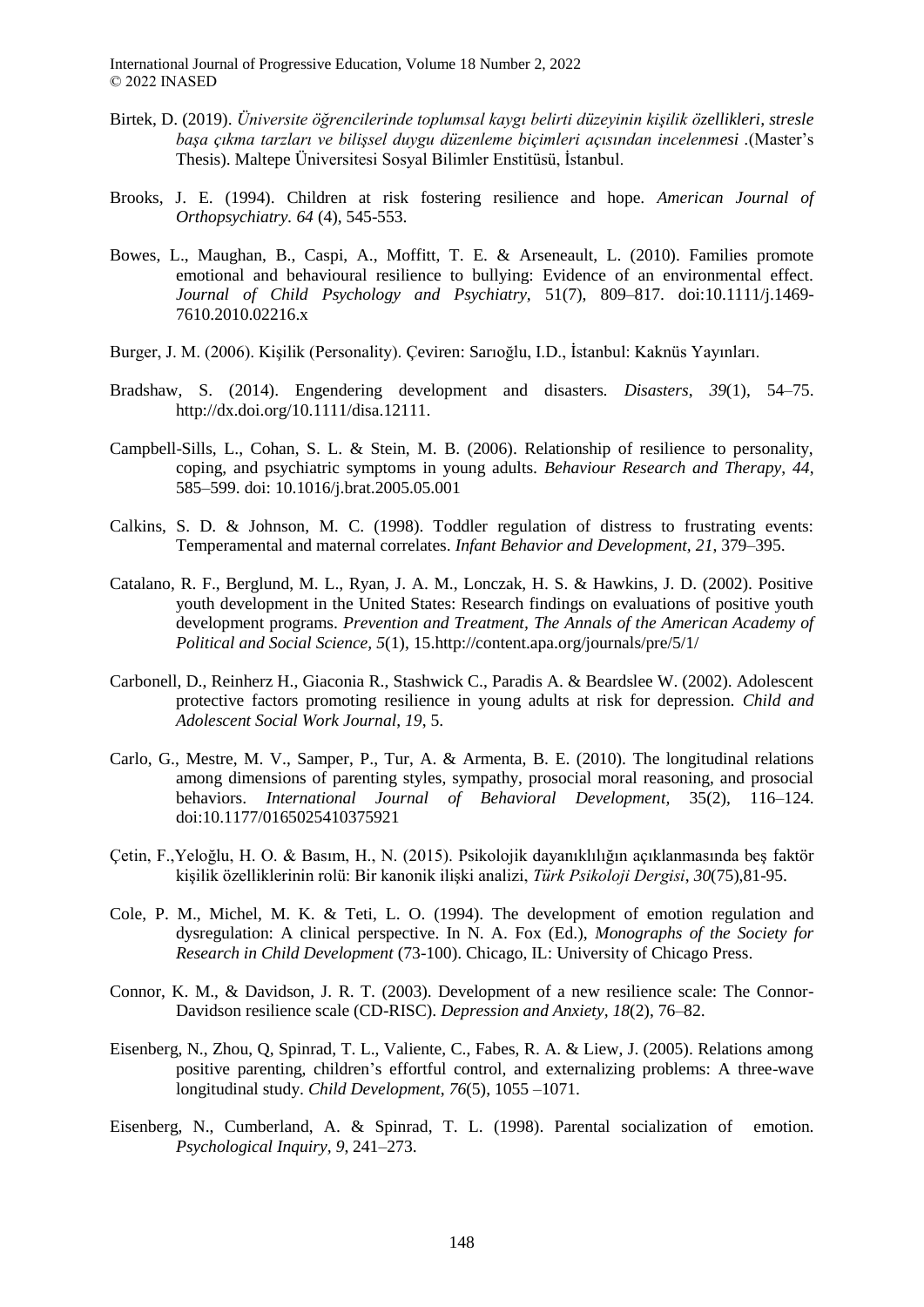- Erarslan, Ö. (2014). *Üniversite öğrencilerinde psikolojik sağlamlık ile depresif belirtiler ve yaşam memnuniyeti arasındaki ilişkide benlik saygısı, pozitif dünya görüşü ve umudun aracı rolünün incelenmesi.* (Master 's Thesis). Hacettepe Üniversitesi Sosyal Bilimler Enstitüsü, Ankara.
- Farrant, B. M., Devine, T. A. J., Maybery, M. T. & Fletcher, J. (2012). Empathy, perspective taking and prosocial behaviour: The importance of parenting practices. *Infant and Child Development, 21*(2),175–188.
- Fergusson, M. D. & Horwood, L. J. (2003). Resilience to childhood adversity: Results of a 21-year study. In S. S. Luthar (Eds), *Resilience and vulnerability adaptation in the context of childhood Adversitie* (pp.130-155). New York, Cambridge University Press.
- Fiona M. (2011). Resilience concept factors and models for pactice. Briefing prepared for the Scottish child care and protection network (SCCPN). *Brigid Daniel, Professor of Social Work*, University of Stirling.
- Folkman, S. & Moskowitz, J. T. (2004). Coping: Pitfalls and promise*. Annual Review of Psychology, 55*, 745–774.
- Fox, N. A. & Calkins, S. D. (2003). The development of self-control of emotion: Intrinsic and extrinsic influences.*Motivation and Emotion, 27*(1),7–26. [https://doi.org/10.1023/A:1023622324898](https://psycnet.apa.org/doi/10.1023/A:1023622324898)
- Halberstadt, A. G. & Eaton, K. L. (2003)*.* A meta-analysis of family expressiveness and children's emotion expressiveness and understanding. *Marriage & Family Review, 34*(1-2), 35–62. [https://doi.org/10.1300/J002v34n01\\_03](https://psycnet.apa.org/doi/10.1300/J002v34n01_03)
- Hampel, P. & Petermann, F. (2005). Age and gender effects on coping in children and adolescents. *Journal of Youth and Adolescence*, *34* (2), 73-83.
- Heyman, G. D., & Legare, C. H. (2004). Children's beliefs about gender diffrencesin the academic and social domains. *Sex Roles*, *50*(3/4), 227-39.
- Garmezy, N. (1983). *Stressors of childhood.* In N. Garmezy, M. Rutter (Eds.) & Ctr for advanced study in the behavioral sciences, Inc, *Stress, coping, and development in children* (pp. 43– 84). Johns Hopkins University Press.
- Garmezy, N, Masten A. S. & Tellegen, A. (1984). The study of stress and competence in children. *Child Development, 55,* 97-111.
- Garmezy, N. G. (1991). Resiliency and vulnerability to adverse developmental outcomes associated with poverty. *American Behavioral Scientist*, *34* (4), 416-430.
- Garnefski, N., Kraaij, V., & Spinhoven, P. (2001). Negative life events, cognitive emotion regulation and emotional problems. *Personality and Individual Differences, 30*, 1311–1327.
- Garnefski, N., Kraaij, V. & Spinhoven, P. (2002). *CERQ: Manual for the use of the cognitive emotion regulation Questionnaire,* DATEC. Leiden University, The Netherlands.
- Gizir, C. A. (2004). *Academic resilience: An investigation of protective factors contributing to the academic achievement of eighth grade students in poverty.* (Doctoral Dissertation) METU Social Science Institute, Ankara.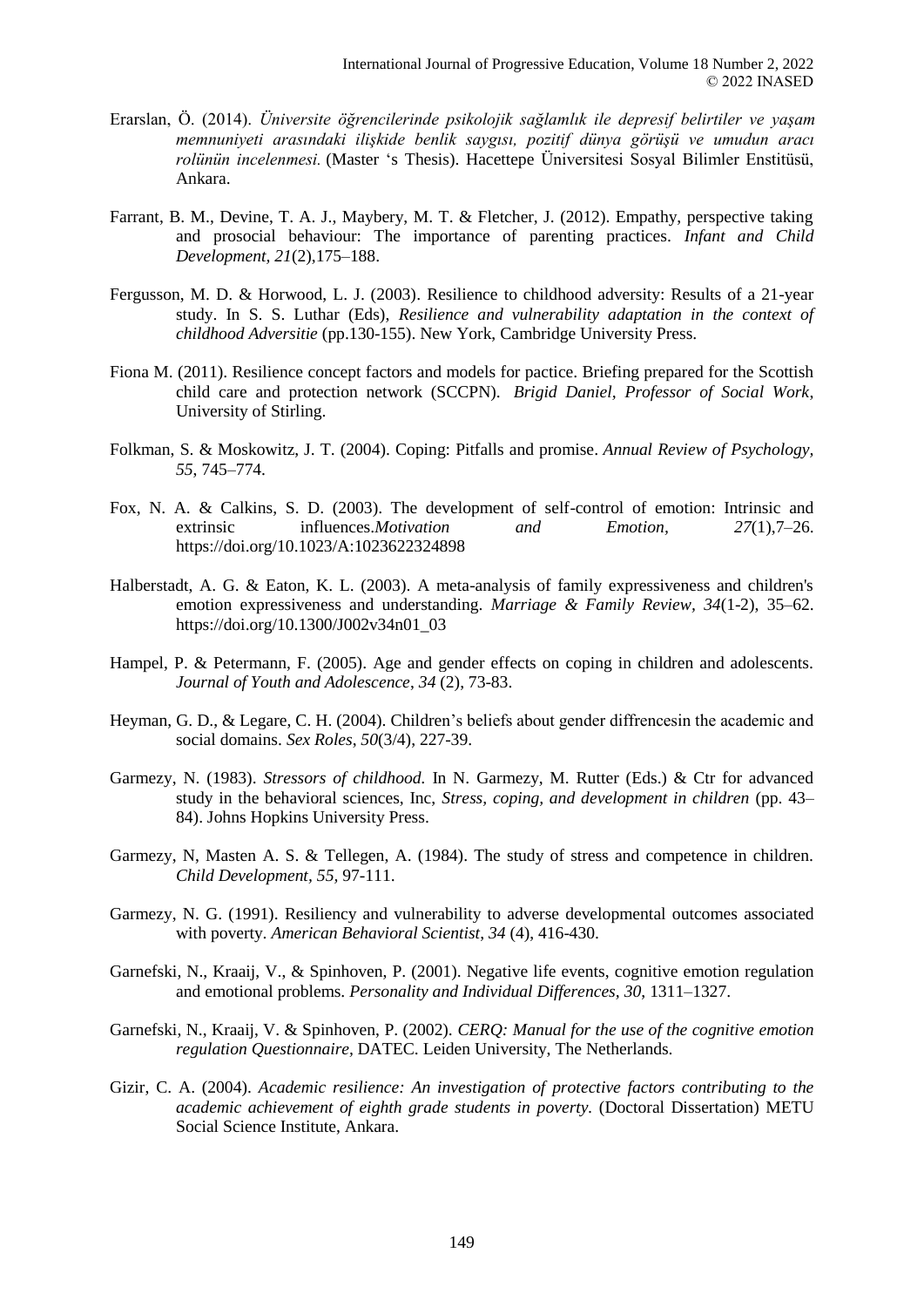- Goldstein, S., & Brooks, R. B. (2013). Why study resilience? In S. Goldstein and R. B. Brooks (Eds.), *Handbook of resilience in children* (pp. 3–14). Boston: Springer US. doi.org/ 10.1007/978-1- 4614-3661-4\_1.
- Gooding, P. A., Hurst, A., Johnson, J. & Tarrier, N. (2012). Psychological resilience in young and older adults. *International Journal of Geriatric Psychiatry, 27*(3), 262- 270.
- Gordon, S. L. (1989). The Socialization of children's emotions: Emotional culture, competence, and exposure. In C. I. Saarni and P. Harris (Eds.), *Children's Understanding of Emotion Icinde*. New York: Cambridge Univ. Press.
- Gürcan, D. (2015)*. Perceived Parental Relationship, Self-Discrepancy, and Personality Characteristics in Relation to Psychological well-being*. Doctoral Dissertation. (Doctoral Dissertation) METU Social Science Institute, Ankara.
- Gürgan, U. (2006). *Grupla psikolojik danışmanın üniversite öğrencilerinin yılmazlık düzeylerine göre incelenmesi.* (Doctoral Dissertation). Ankara Üniversitesi Sosyal Bilimler Enstitüsü, Ankara.
- Gratz, K. L. & Roemer, L. (2004). Multidimensional assessment of emotion regulation and dysregulation: Development, factor structure, and initial validation of the difficulties in emotion regulation scale. *Journal of Psychopathology and Behavioral Assessment, 26*(1), 41–54. [https://doi.org/10.1023/B:JOBA.0000007455.08539.94](https://psycnet.apa.org/doi/10.1023/B:JOBA.0000007455.08539.94)
- Gresham, D. & Gullone, E. (2012). Emotion regulation strategy use in children and adolescents: The Explanatory Roles of Personality and Attachment. *Personality and Individual Differences*, 52 (5), 616-621.
- Johns, K., Chavers, D.J. & Labbé, E. (2013). Neuroticism and resilience: evaluating mindfulness as a mediator. In *Psychology of neuroticism* (Chapter 3). Retrieved from <http://site.ebrary.com/lib/gasouthern/detail.action?docID=10742779>
- Jordan, J. V. (2013). Relational resilience in girls. In S. Goldstein and R. Brooks (Eds.). *Handbook of resilience in children* (73–86). New York, NY: Springer Science & Business Media.
- Kağıtçıbaşı, Ç. (1981). Türkiye'de çocuğun değeri, kadının rolü ve doğurganlığı , 83-84..Value of the Child, women's role and fertility in Turkey. Abadan Unat, (Ed.) *Türk Toplumunda Kadın İçinde* (83-84).
- Kay, S. A. (2016). Emotion regulation and resilience: Overlooked connections. *Industrial and Organizational Psychology*, *9*(02), 411–415. doi:10.1017/iop.2016.31
- Lee, J. H., Nam, S. K., Kim, A., Kim, B., Lee, M. Y.& Lee, S. M. (2013). Resilience: A meta-analytic approach. *Journal of Counseling & Development*, *91*(3), 269- 279.
- Lee J. H., Seo M., Lee M., Park S. Y., Lee J. H. & Lee S. M. (2016). Profiles of Coping strategies in resilient adolescents. *Psychological Reports*, *120*(1), 49–69. doi:10.1177/0033294116677947
- Maccoby, E. E. & Martin, J. (1983). Socialization in the context of the family: Parent child interaction. In E. M. Hetherington (Ed.), P. H. Mussen (Series Ed.), *Hand book of child psychology: Socialization, personality, and social development* (vol. 4, pp. 1-101). New York: Wiley. Mahalihali, K. (2006). Family Influences on the Development of Child's Behavior. Un*dergraduate Research Journal for the Human Sciences*, 5.
- Masten, A. S. (2004). Regulatory processes, risk, and resilience in adolescent development. *Ann N Y Acad.* Sci. doi: 10.1196/annals.1308.036. PMID: 15251901.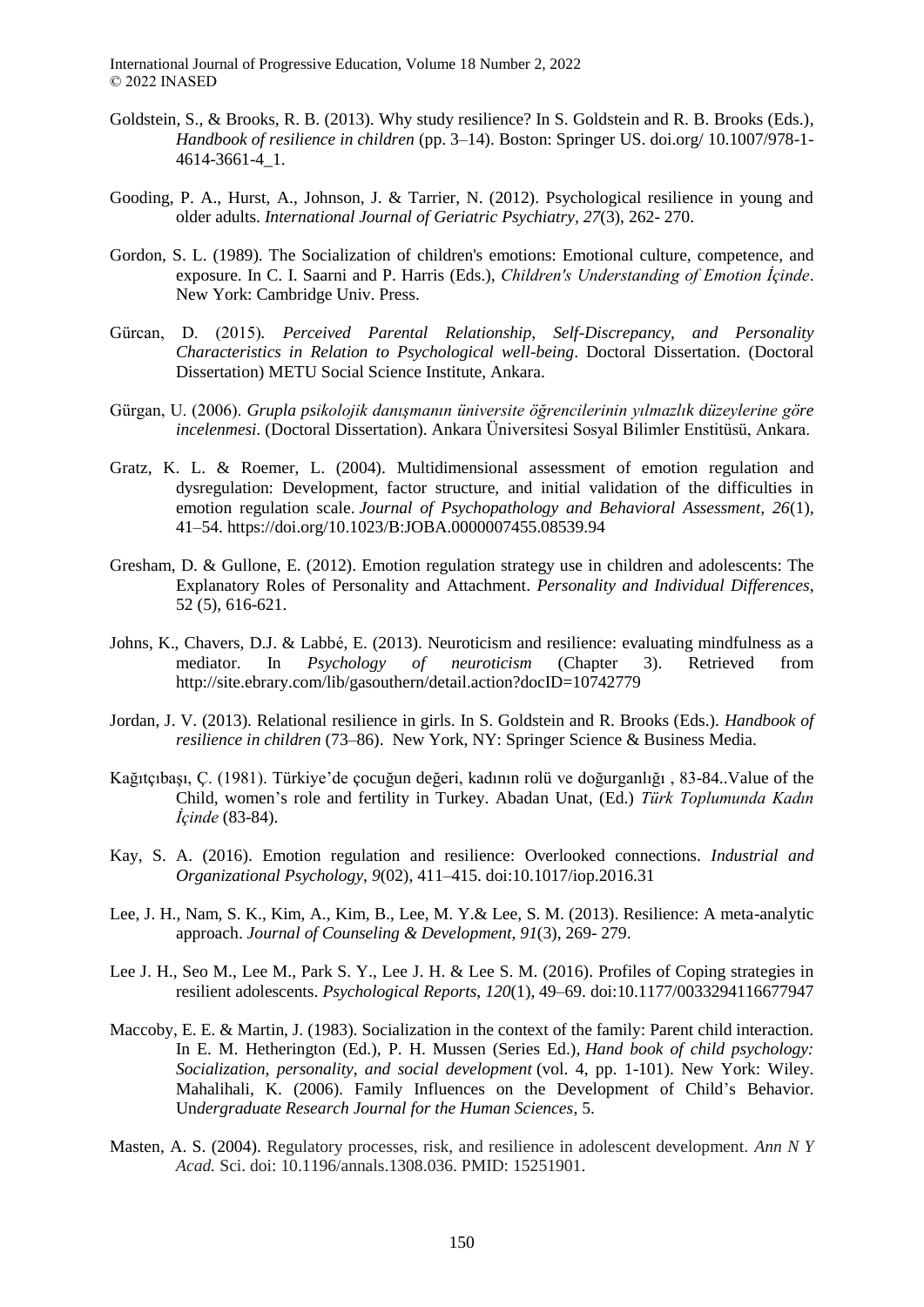- Masten, A. S. & Monn, A. R. (2015). Child and family resilience: A call for integrated science, Practice, and Professional Training. *Family Relations*, *64*,5–21. <https://doi.org/10.1111/fare.12103>
- Masten, A. S. (2001). Ordinary magic: Resilience process in development. *American Psychologist*, *56*(3), 227-238.
- Masten, A. S. & Powell, J. L. (2003). *A resilience framework for research, policy, and practice.* In S. S. Luthar (Ed.), *Resilience and vulnerability: Adaptation in the context of childhood adversities* (p. 1–25). Cambridge University Press. [https://doi.org/10.1017/CBO9780511615788.003](https://psycnet.apa.org/doi/10.1017/CBO9780511615788.003)
- McDowell, J. J. (1988). Matching theory in natural environments. *The Behavior Analyst*, *11*, 95–109.
- McDowell, D. J. & Parke, R. D. (2000). Differential Knowledge of display rules for positive and negative emotions: Influences from parents, influences on peers. *Social Development, 9*(4), 415–43[2.https://doi.org/10.1111/1467-9507.00136](https://psycnet.apa.org/doi/10.1111/1467-9507.00136)
- McCrae, R. R. & John, O. P. (1992). An introduction to the five-factor model and its applications. *Journal of Personality, 60*(2), 175–215. https://doi.org/10.1111/j.1467-6494.1992.tb00970.x
- Mestre, J. M., Núñez-Lozano J. M., Gómez-Molinero1, R., Zayas1, A. & Guil R. (2017). Emotion regulation ability and resilience in a sample of adolescents from a Suburban Area. *Frontiers in Psychology*, 8 (1980). doi: 10.3389/fpsyg.2017.01980
- Meyers, L. S., Gamst, G. & Guarino, A. J. (2013). *Applied multivariate research: Design and interpretation*. Sage publications : London.
- Min, J. A., Yu, J. J., Lee, C. U. & Chae, J. H. (2013). Cognitive emotion regulation strategies Contributing to resilience in patients with depression and/or anxiety disorders*. Comprehensive Psychiatry 54,* 1190–1197.
- Mohammed, A. A. & Mostafa, A. A. (2015). Five factor personality traits and psychological resilience among secondary school students in Egypt. *Psycho-Educational Research Reviews, 4* (2),3- 9.
- Nair, N., Taylor, Z. E., Evich, C. D. & Jones, B. L. (2020). Relations of positive parenting, effortful control, and resilience in rural Midwestern Latinx early adolescents*. Children and Youth Services Review*, *113*, 105003. doi:10.1016/j.childyouth.2020.105003
- Johns, K., Chavers, D. J. & Labbé, E. (2013). Neuroticism and resilience: evaluating mindfulness as a mediator*. In Psychology of neuroticism (Chapter 3).* Retrieved from http://site.ebrary.com/lib/gasouthern/detail. action?docID=10742779
- Onat, O. & Otrar, M. (2010) . Bilişsel duygu düzenleme ölçeğinin Türkçe'ye uyarlanması: Geçerlik ve güvenirlik çalışması. *Marmara Üniversitesi Atatürk Eğitim Fakültesi Eğitim Bilimleri Dergisi, 31*, 123-143.
- Oshio, A., Taku, K., Hirano, M. & Saeed, G. (2018). Resilience and big five personality traits: A meta-analysis. *Personality and Individual Differences, 127*, 54–60.
- Schultz, D., Izard, C. E., Ackerman, B. P. & Youngstrom, E. A. (2001). Emotion knowledge in economically disadvantaged children: Self-regulatory antecedents and relations to social difficulties and withdrawal. *Development & Psychopathology, 13*, 53–67.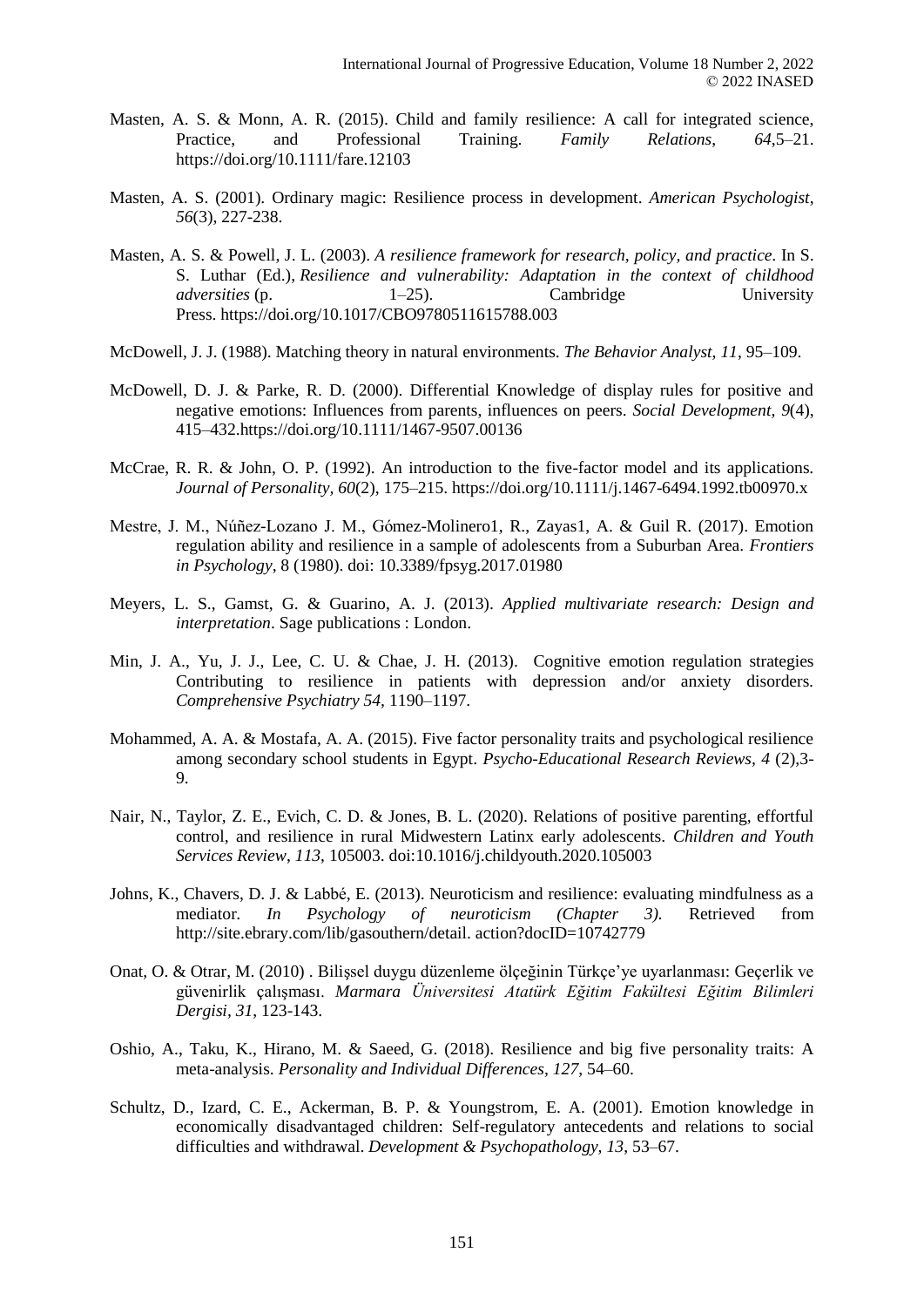- Sheridan, S. M., Eagle, J. W. & Dowd, S. E. (2005). Families as contexts for children's adaptation. In S. Goldstein and R. B. Brooks (Eds.), *Handbook of Resilience in Children* (p. 165–179). Boston: Springer. [doi.org/10.1007/0-306-48572-9\\_11.](http://doi.org/10.1007/0-306-48572-9_11)
- Räty, H., Kasanen, K. & Rautiainen, R. (2013). Educational resilience from parental perspective. *Journal of Educational and Developmental Psychology, 4*(1). doi:10.5539/jedp.v4n1p1
- Räty, H., Kasanen, K. & Kärkkäinen, R. (2006). School subjects as social categorisations. *Social Psychology of Education*, 9, 5-25.<http://dx.doi.org/10.1007/s11218-005-2439-6>
- Rytkönen, K., Nurmi, J. & Aunola, K. (2005). Parents 'causal attributions concerning their children's school achievement: A longitudinal study. *Merrill-Palmer Quarterly*, 51, 494-522. http://dx.doi.org/10.1353/mpq.2005.0027
- Riolli, L., Savicki, V. & Cepani, A. (2002). Resilience in the face of catastrophe: Optimism, personality, and coping in the Kosovo Crisis. *Journal of Applied Social Psychology, 32*(8), 1604–1627. doi:10.1111/j.1559-1816.2002.tb02765.x
- Rohner, R. P. (2000). The Warmth dimension: The foundations of parental acceptance-rejection theory. *Storrs, Connecticut: Rohner Research Publications.*
- Rutter, M. (2006). *The Promotion of resilience in the face of adversity.* In A. Clarke-Stewart and J. Dunn (Eds.), *The Jacobs Foundation series on adolescence. Families count: Effects on child and adolescent development* (p. 26–52). Cambridge University Press. [https://doi.org/10.1017/CBO9780511616259.003](https://psycnet.apa.org/doi/10.1017/CBO9780511616259.003)
- Rutter, M. (1987). Psychosocial resilience and protective mechanisms. *American Journal of Orthopsychiatry*, 57, 316-331.
- Paulson, D. S. (2007).Handbook of regression and modeling. Florida: Chapman & Hall/CRC; 2007.
- Sarubin, N., Wolf, M., Giegling, I., Hilbert, S., Naumann, F., Gutt, D. & Padberg, F. (2015). Neuroticism and extraversion as mediators between positive/negative life events and resilience. *Personality and Individual Differences*, 82, 193–198. doi:10.1016/j.paid.2015.03.028
- Sheridan, S. M., Eagle, J. W. & Dowd, S. E. (2005). Families as contexts for children's adaptation. In S. Goldstein and R. B. Brooks (Eds.), *Handbook of resilience in children* ( p.165–179). Boston: Springer. [doi.org/10.1007/0-306-48572-9\\_11](http://doi.org/10.1007/0-306-48572-9_11)
- Sümer, N. & Sümer, H. C. (2005). *Beş faktör kişilik özellikleri ölçeği* (Yayınlanmamış Çalışma).
- Svendsen, S., Griffin, J. & Forkey, H. (2020). Using the attachment relationship and positive parenting principles to build childhood resilience. *Advances Pediatr, 67,* 15-28. doi: 10.1016/j.yapd.2020.04.004. PMID: 32591059.
- Quinton, D. (2004). *Parenting support.* Chichester: Wiley
- Tabachnick, B. G. & Fidell, L. S. (2013). Using multivariate statistics (6th ed.), Boston: Allyn and Bacon.
- Tozer, K., Tzemis, D., Amlani, A., Coser, L., Taylor, D., Van Borek, N. & Buxton, J. A. (2015). Reorienting risk to resilience: street-involved youth perspectives on preventing the transition to injection drug use. *BMC Public Health*, *15*(1).